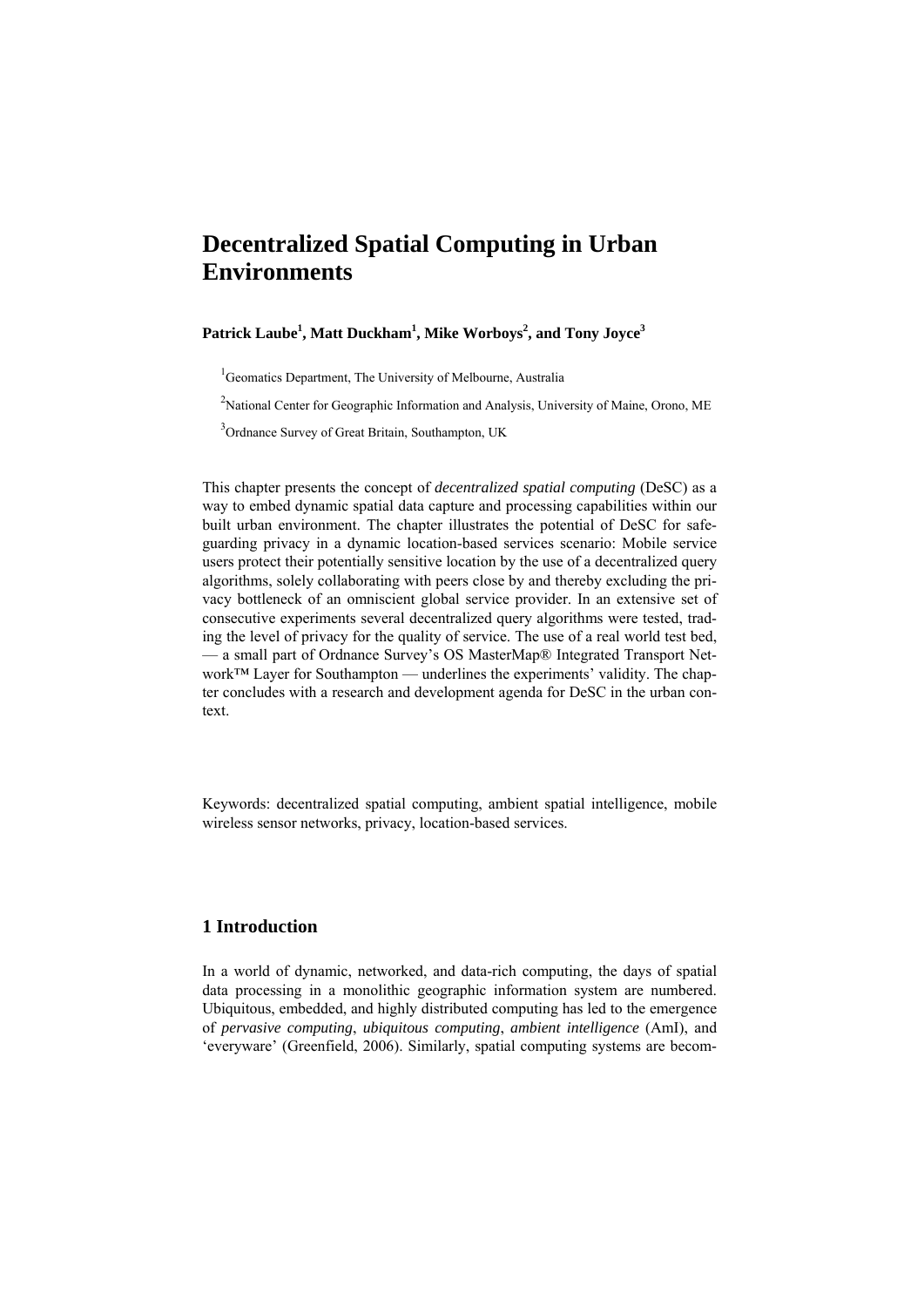ing highly dynamic, multi-party networks, in which mobile human users interact in dynamic networks, and spatially distributed autonomous computing nodes form the 'cyber-infrastructure' of urban environments. These spatial applications of 'everywhere', termed here *ambient spatial intelligence* (AmSI), are becoming increasingly important to the natural and built environments of the future.

The goal of AmSI is to embed spatial data capture and processing capabilities within the environment itself, for example using *wireless sensor networks* (WSN). Traditional forms of centralized, client/server spatial data processing are hardly capable of enabling AmSI. Amongst other issues, centralized approaches to the highly dynamic, real-time nature of AmSI data sources lead to information and communication overload, unmasking the unscalable nature of conventional GIS and spatial database architectures. Omniscient centralized databases furthermore present a potential privacy breach. Hence, AmSI rather requires adopting decentralized architectures, where spatially distributed but collaborating computing nodes autonomously take on responsibility for responding to spatial queries with no centralized control (Laube & Duckham, in press). For example, with respect to privacy protection, such decentralized architectures allow private and sensitive spatial data to be collected at different sites, and analyzed in a decentralized way without collating and storing personal data in a centralized GIS or spatial database.

The emergence of such *decentralized spatial computing* (DeSC) is so far most evident in the area of environmental monitoring, where wireless geosensor networks are challenging conventional ways of centralized modeling and detecting change (Duckham, Nittel, & Worboys, 2005; Worboys & Duckham, 2006) The same paradigm shift is now also reaching the urban context, where spatial information processing provides the backbone of a range of application domains, including location-based services (LBS), traffic management, and facilities management. Hence, this chapter explores the notion of DeSC for embedding AmSI in urban environments.

AmSI has also raised clear privacy concerns, due to its potential for real time monitoring and rapid integration of personal and sensitive location information (Dobson & Fisher, 2003). The same technological advancement that allows AmSI to pervade our urban environments also leads to the availability of finer and finer granularities of location information about users of LBS. With ever finer spatiotemporal granularity, however, location information becomes a *quasi-identifier*, allowing re-identification of previously anonymized information (Bettini, Wang, & Jajodia, 2005). Hence, when considering the future of AmSI, balancing the quality of provided services and the level of privacy sacrificed for those services, becomes a key challenge.

In this chapter, we examine the potential for using DeSC techniques to deliver high quality, dynamic location-based services within an AmSI environment, at the same time as protecting the privacy of mobile individuals accessing those services. Our approach is explicitly dynamic: instead of protecting individual location fixes, we aim to protect 'trajectory privacy' ― the degree to which aggregated knowl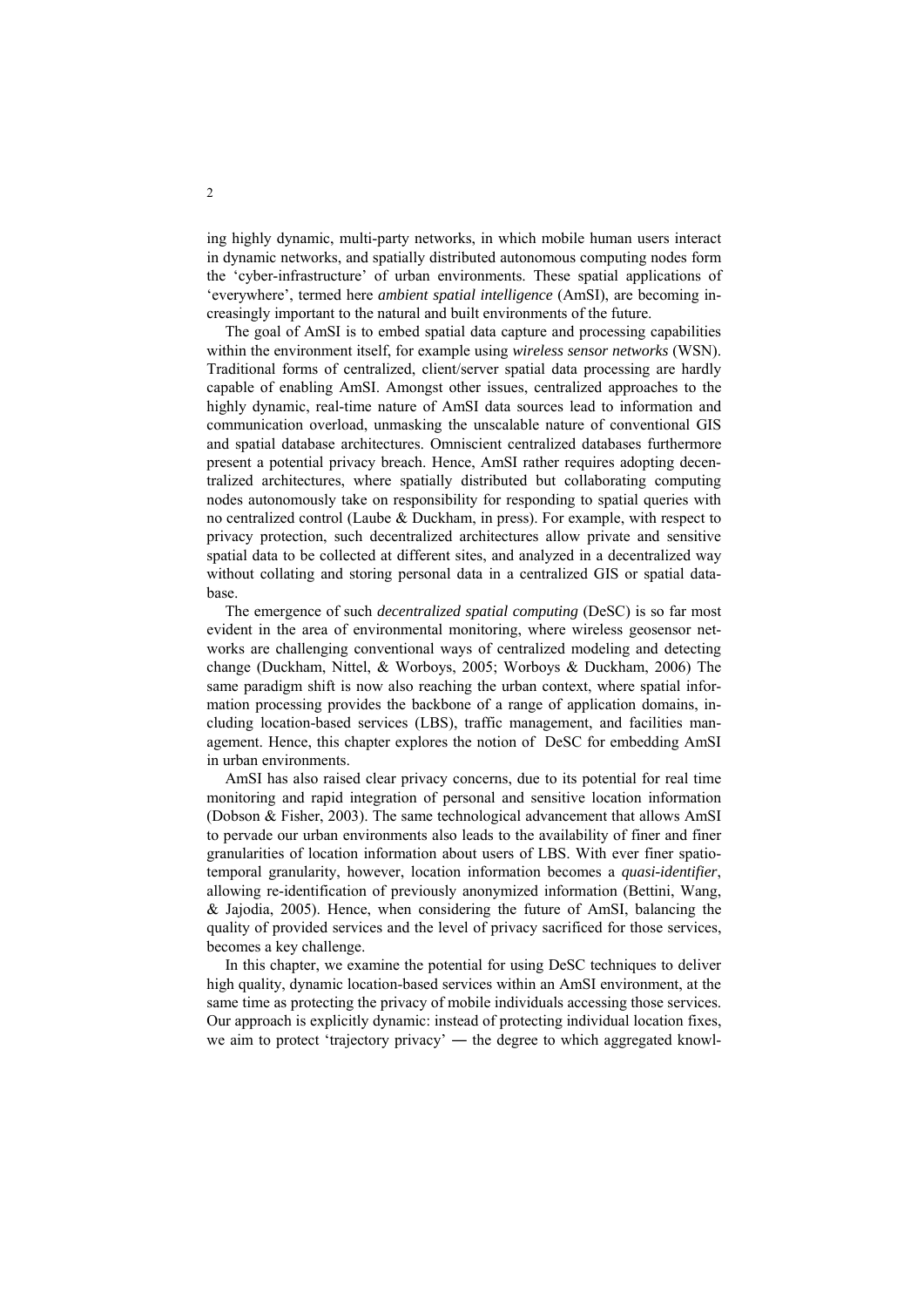edge of an individual's location over time can be used to invade that person's location privacy. In our decentralized approach, mobile individuals query their spatial neighbors for responses to spatial queries. Since the neighborhood of a mobile individual is constantly changing, the likelihood that a single hostile agent ever collects enough information to seriously threaten any particular individual's location privacy is decreased. In other words, mobile individuals 'smear' their location information across spacetime in order to protect their privacy. For many common spatial and LBS queries (for example, *k*-nearest neighbors) this strategy can still enable relatively high quality of service because it can exploit the spatial structure of decentralized knowledge, where mobile agents that are closer in space are more likely to possess information relevant to one another.

In conclusion, the major contributions of this chapter are:

- a discussion of the potential of DeSC in an urban context;
- a case study applying and testing the concept of DeSC for safeguarding privacy in a LBS application; and
- a road map for further DeSC research and development in the urban context.

# **2 Related Work**

Recent work in at least three distinct areas is particularly relevant to our work. This section provides an overview and synthesis of these three related topics: current paradigm shifts in process-oriented spatiotemporal modeling of urban environments; the fundamentals of decentralized spatial computing; and location privacy protection for LBS.

## *2.1 The city in flux*

Urban environments are highly dynamic. On various spatial and temporal scales, urban events and processes range from urban sprawl through migration over commuter traffic flows to pedestrian movement in a mall. Or as Worboys and Hornsby (2004, p. 327) state figuratively, 'processes of urban growth and decline, migration, and expansion, constitute the city in flux'. LBS and intelligent travel assistance are just two examples that illustrate the potential of AmSI and DeSC in urban environments (Dillenburg, Wolfson, & Nelson, 2002). For example, Winter and Nittel (2006) have shown for shared ride trip planning that decentralization is not only scalable but can deliver near-optimal solutions with local knowledge only.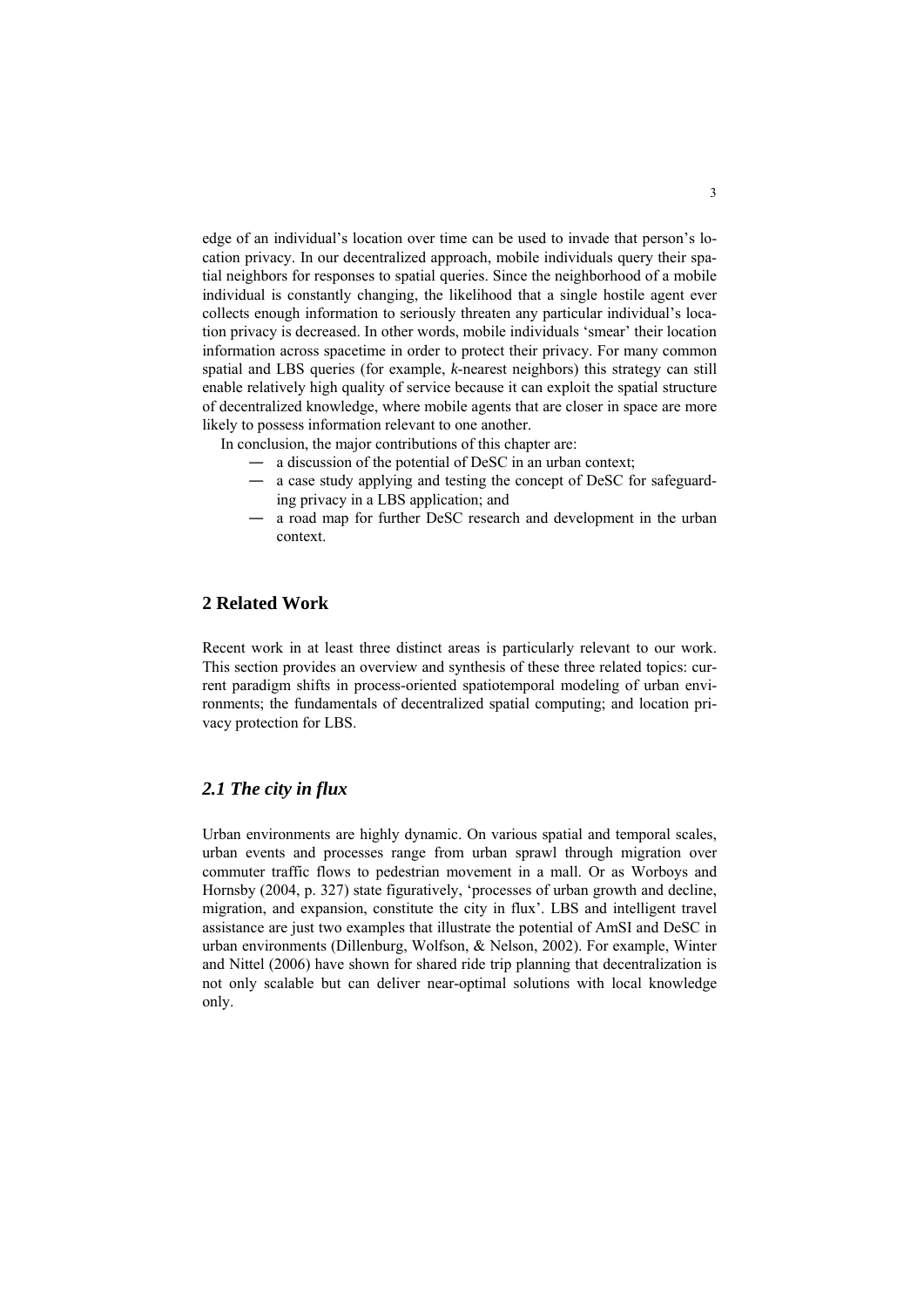Any ontological treatment of urban environments must account for both their statics and dynamics (Galton, 2001, 2003; Grenon & Smith, 2004; Worboys, 2001). The ontology is divided into four components

- *continuant* entities, often called *objects*: entities that exist in their completeness at any moment in time, have no temporal parts, but have qualities that might change through time. Examples include roads, vehicles, people, mobile agents, houses, and cities.
- *occurrent* entities, often called *events*: entities that happen, are situated in spacetime and have temporal parts. Examples include journeys, the construction of a house, or dynamic points of interest, such as traffic accidents.
- *processual* entities: entities having some of the characteristics of occurrents, but not anchored in spacetime. Examples include walking (oppose this to a specific walk event). Flows in networks, such as vehicle densities along a transportation link, are often placed in this category (Galton & Worboys, 2005).
- *situational* entities: sometimes called *sites*. These are the spatiotemporal references of entities in the above categories, if they have them. A house is situated in a region of spacetime, a journey might be thought of as a trajectory in spacetime. Depending upon the entity, the temporal component can be more or less important.

When it comes to ontological analysis or conceptual modeling for urban DeSC, not only must the above categories be investigated in the specific scenario presented, but also relationships between them. For example, in an LBS system, a mobile service user (continuant entity) may participate in a commuter journey (occurrent entity) through urban space, which is situated along a specific route in a transportation network (situational entity). It is this detailed and rigorous analysis that can provide the foundation of the computational model of the system.

In the context of DeSC for urban environments, such ontological analysis is paramount as it offers a foundation for querying dynamic systems (Worboys, 2005) and for abstracting movement patterns (Stewart Hornsby & Cole, 2007). Galton and Worboys (2005) identified specifically the application domain of traffic (specifically Ordnance Survey's OS MasterMap® Integrated Transport Network™ layer, ITN) for their conceptual model for dynamic spatial networks.

## *2.2 Decentralized Spatial Computing*

Advances in ad-hoc wireless networking and micro-fabrication have enabled a new way of capturing and processing spatiotemporal information. *Wireless sensor networks* (WSN) — networks of untethered, wireless, battery powered miniaturized computers ― monitor their environment by sensing, processing, and communicating information in a collaborative way (Zhao & Guibas, 2004). Recent re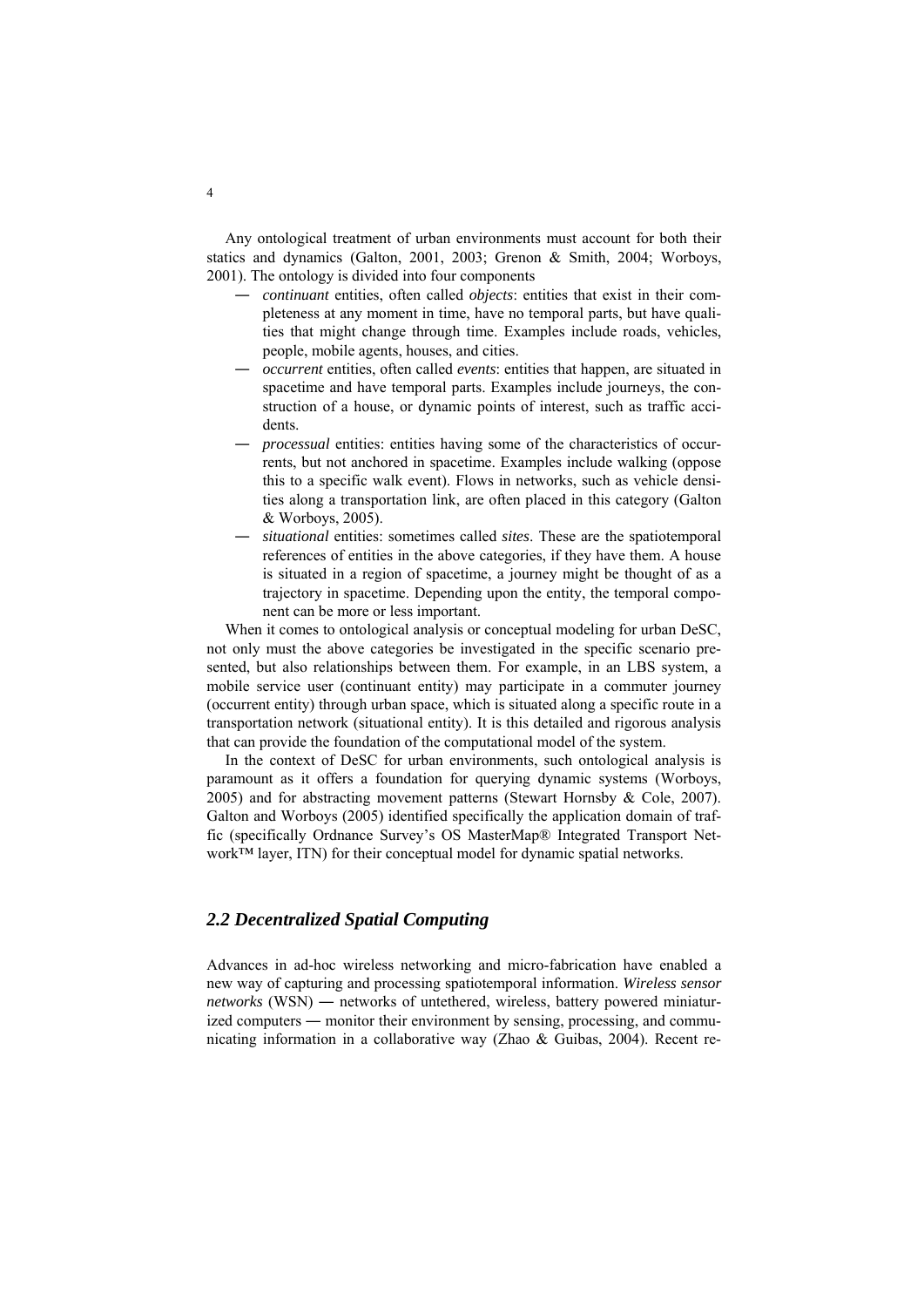search activity in the area of WSN has focused on the establishment and maintenance of the network (e.g. Braginsky & Estrin, 2002; Cheng & Heinzelman, 2005), including many ingenious techniques using the spatial characteristics of the network for that purpose (e.g. Karp & Kung, 2000; Mauve, Widmer, & Hartenstein, 2001; Yu, Govindan, & Estrin, 2001). WSN are especially well suited to monitor dynamics in geospace (*geosensor networks* (Nittel, Stefanidis et al., 2004)) and vehicular traffic (*vehicular ad-hoc networks* (VANET) (Kosch, Adler, Eichler, Schroth, & Strassberger, 2006)).

In this chapter we use the term *decentralized* system to specifically refer to a distributed system, where no component of the distributed system 'knows' the entire system state (Lynch, 1996). In decentralized systems, individual elements must cooperate to complete some processing task, but both the task and the data remain distributed throughout the network. Hence, *decentralized spatial computing* aims at the development of algorithms that can operate using purely *local* knowledge, but are still able to monitor geographic phenomena with *global* extents (Estrin, Govindan, & Heidemann, 2000; Laube & Duckham, in press).

For several reasons decentralized (in-network) algorithms are increasingly important to AmSI. First, decentralization increases network scalability and robustness, which is paramount to dynamic urban applications involving potentially thousands or millions of phone users or vehicles. Second, unlike global approaches, decentralized algorithms facilitate fast local updating in dynamic networks, as they do not require hard-to-maintain global consistency. Third, innetwork data pre-processing reduces the need for network-wide communication, and hence conserves critically limited energy and bandwidth resources in the WSN. In this chapter we explore the potential of DeSC for providing location based services in a VANET scenario, where energy constraints are negligible as vehicles have engines and hence almost unlimited energy resources. Scalability, robustness, and a constantly changing network topology, however, remain critical VANET issues to be addressed through DeSC.

## *2.3 Safeguarding Privacy*

In pre-internet and pre-database times privacy was safeguarded through the fragmented nature of personal information sources (Rule, McAdam, Stearn, & Uglow, 1980). One's bank knew about personal finances, the police about one's crime record, and the grocer about shopping habits; data integration was impractical, inference nearly impossible. The current inexorable integration of previously disjoined data sources into centralized databases creates omniscient bottlenecks open to fraud.

Recent improvements in mobile computing and location-aware technologies allow for the capture and communication of fine-grained spatiotemporal information about mobile individuals. Trajectories contain information in the form of sensitive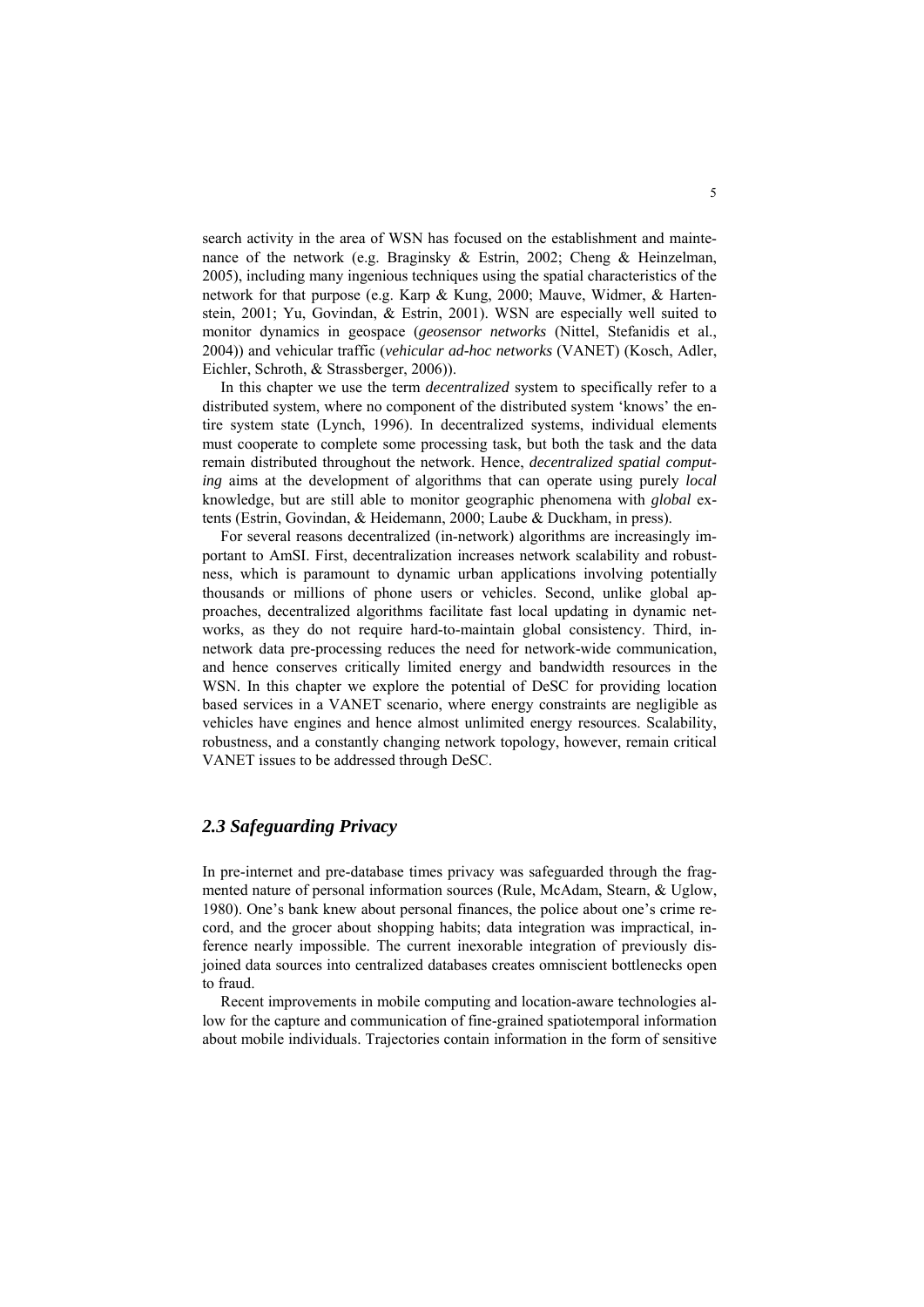personal points of interest and movement patterns (Bettini et al., 2005). Hence, trajectory information may act as *quasi identifier*, allowing the reidentification of anonymized data, just as with a non-spatial social security number. The increasingly dense cyber-infrastructure of our built urban environments increases privacy concerns for unsuspecting users of AmSI.

Conventional approaches protecting the privacy of mobile individuals involve *regulation*, *privacy policy*, and various forms of *data hiding* (see Verykios, Damiani, and Gkoulalas-Divanis (2008) for a comprehensive overview). Regulatory approaches to privacy develop rules to govern fair use of personal information, most importantly legislation (Langheinrich, 2001). Privacy policies rely on trust and stipulate allowed uses of location information (Kaasinen, 2003). Most recently, considerable effort has been put into various strategies of hiding sensitive information, especially sensitive spatial information. Anonymity concerns the dissociation of information about an individual, such as location, from that individual's actual identity. *k*-anonymity ― one of the most important anonymity approaches ― protects an individual's privacy in that each sensitive release is hidden in at least *k* equally matching individuals (Bettini et al., 2005). Kido, Yanagisawa, and Satoh (2005) hide true users' trajectories by mixing them with synthetic 'fake' ones, so-called 'dummies.' Finally, obfuscation involves the deliberate degradation of the quality of location information (Duckham & Kulik, 2005).

#### **3 Protecting Privacy with DeSC**

One of the weaknesses in the previous approaches to location privacy protection reviewed above is that they typically adopt a static model of privacy, aiming primarily to protect an individual's privacy for a specific instant, query, or site. Given the importance of dynamic information in urban environments ('the city in flux'), this research adopts an explicitly spatiotemporal approach to privacy protection. We argue that the disclosure of the odd (static) locational fix is often acceptable, especially as this information rapidly becomes out-of-date. Instead, gathering of trajectory information over time is the most imperative threat to an individual's geospatial privacy, enabling hostile agents to infer spatiotemporal patterns, and analyze or predict behaviors. Thus the focus of this work is less to protect the individual's location at a specific point in time, but rather to protect the trajectory in its entirety as a spatiotemporal entity.

The approach to protecting trajectory information explored in this chapter achieves *spatiotemporal privacy protection* by using DeSC. As we have seen, ubiquitous and location-aware computing environments bring with them privacy threats as they can potential be used to collect automatically more and more detailed spatiotemporal information about an individual's location. However, we argue that DeSC allows the inversion of that process. Where centralized spatial computing architectures make the collation of spatiotemporal data easier, in de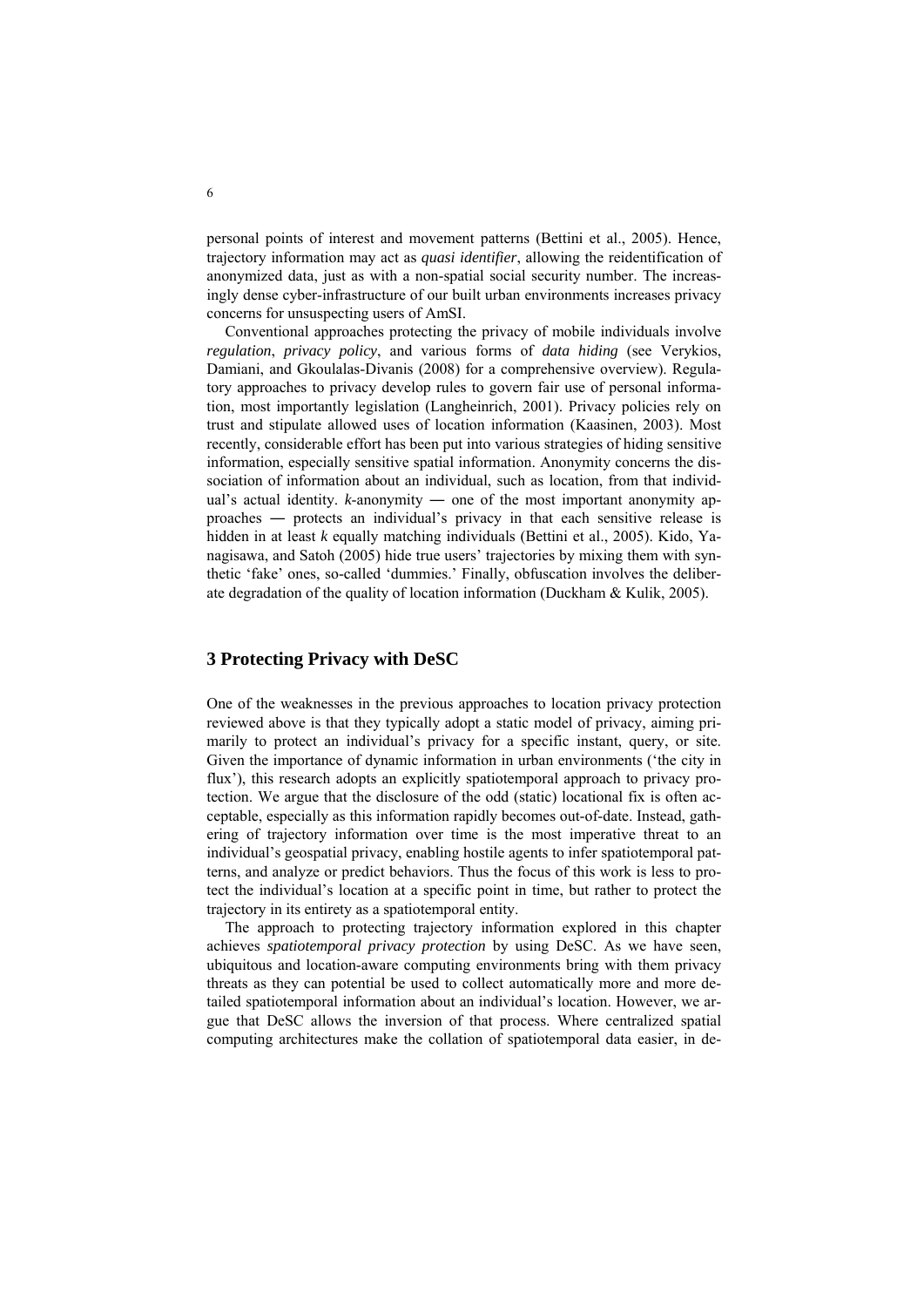centralized architectures sensitive knowledge is 'smeared' across spacetime. Potentially, decentralization ensures no single system component can accumulate detailed knowledge about any individual, and so privacy is protected.

#### *3.1 An LBS scenario*

Consider the following scenario for safeguarding privacy in an urban LBS application using decentralization. Multiple mobile individuals are moving through an urban street network, each carrying a mobile location-aware device (like a PDA or wireless sensor node). From this point on we simply refer to the combination of a mobile individual and his or her mobile location-aware device as a *mobile agent*. In a DeSC environment, nearby mobile agents are assumed to be able to communicate with each other using short-range communication (e.g., WiFi or Bluetooth). *Points of interest* (POIs) are also distributed throughout the urban network. These POIs may be static, such as retail stores or coffee shops, or dynamic, like wireless hotspots, meetings, or traffic jams. Whenever an agent encounters a point of interest (POI), the agent's device stores that POI's ID and location. In many cases, the process of identifying POIs may be completely automatic (e.g., a device might automatically identify a wireless hotspot POI via WiFi radio frequency signals, or retail store via RFID). However, in some cases semi-automatic or manual generation of this information is conceivable (e.g., user tagging of points of interest).

Given this scenario, one important task is to be able to answer *k*-nearest neighbor queries, like 'Where is my nearest POI?' Answering such questions is a basic function of conventional centralized LBSs. However, in this work we look at the extent to which DeSC can be used to provide the same function, at the same time as protecting a user's location privacy. An important simplifying assumption in the following discussion and subsequent experiments is that POIs are 'semidynamic' in the sense that POI locations are initially unknown and must be discovered by mobile agents, but POIs change with relatively low frequency when compared with the movement of agents. In other words, in the context of our scenario, once a POI has been discovered by an agent it remains valid for a relatively long period of time (when compared with the frequency with which agents move into and out of the system). Such a scenario is suitable for many (but not all) dynamic phenomena (e.g., ad hoc WiFi hotspots, which while dynamic can be usually relied upon to still be active hours or even days after first observed by an agent).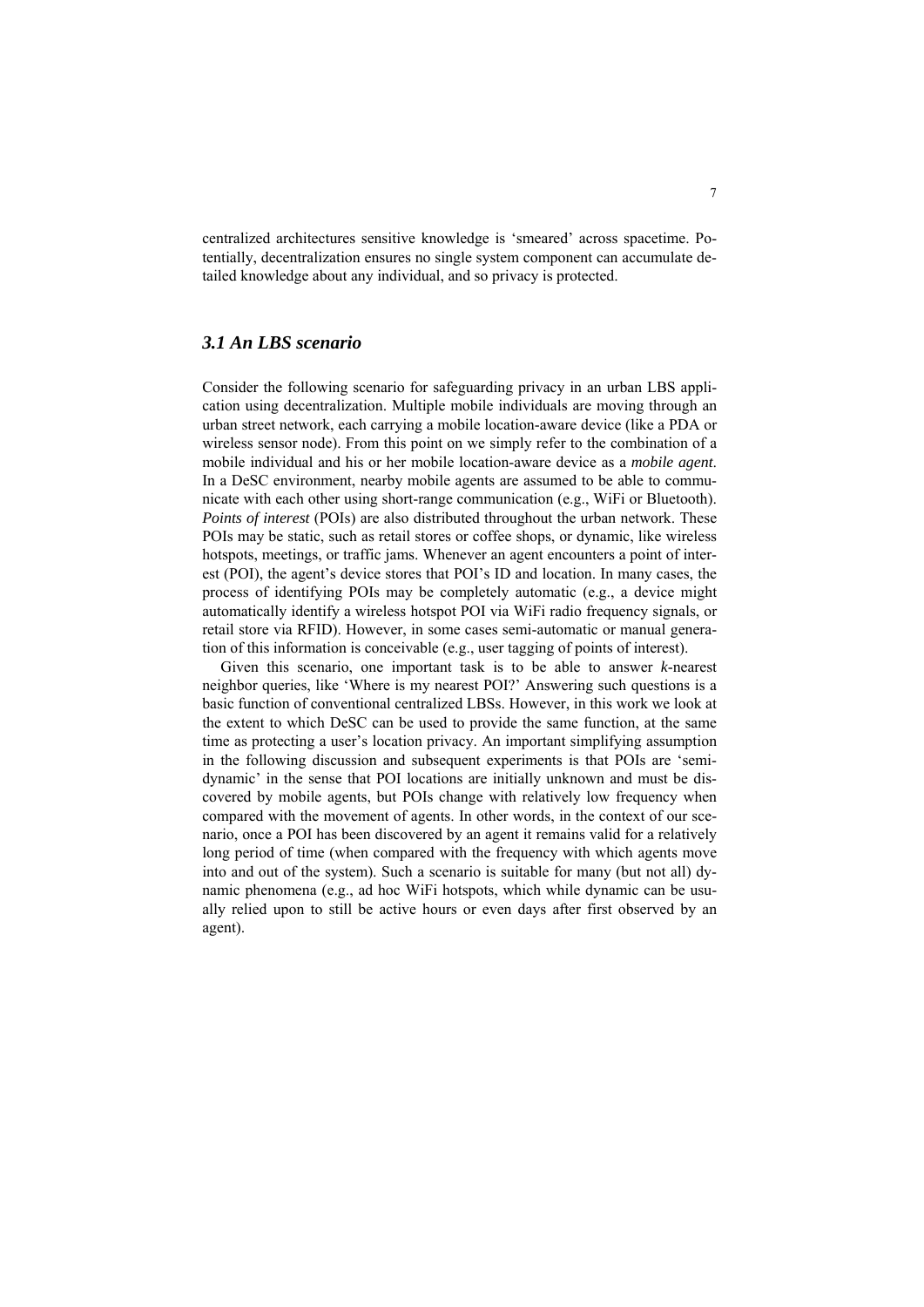

**Fig. 1.** LBS scenario: mobile agents in an urban road network store information about POIs they have encountered, and can pose nearest neighbor queries to neighboring agents within (*n*-hop) communication range.

Figure 1 shows a simplified example of the basic scenario for five mobile agents *a - e*. Mobile agents store information about POIs they have directly encountered (e.g., agent *b* stores location and identity information about POIs 4 and 3). When an agent requires information about the nearest POI it can query its own stored data as well as query any neighbors within range (e.g., agent *b* can also query agent  $c$  for its closest POI). For clarity, the scenario in Figure 1 shows a disconnected agent network, where only 1-hop communication at most is possible. However, in more connected networks, the nearest neighbor query may involve multiple hops, potentially querying the entire network of agents, maximum hops and network connectivity allowing.

Thus, over time in our scenario agents moving around the urban environment will discover more and more of the environment, enabling the system as a whole to answer nearest-neighbor queries more and more accurately; but at the same time agents will reveal information about where they are located when they pose a query, potentially reducing their location privacy.

## *3.2 Experimental methodology*

The performance of a decentralized, location-based nearest-POI service was explored empirically using a series of simulations. The goal of these simulations was to investigate the extent to which such decentralized LBS can provide useful services at the same time as effective spatiotemporal privacy protection. The simula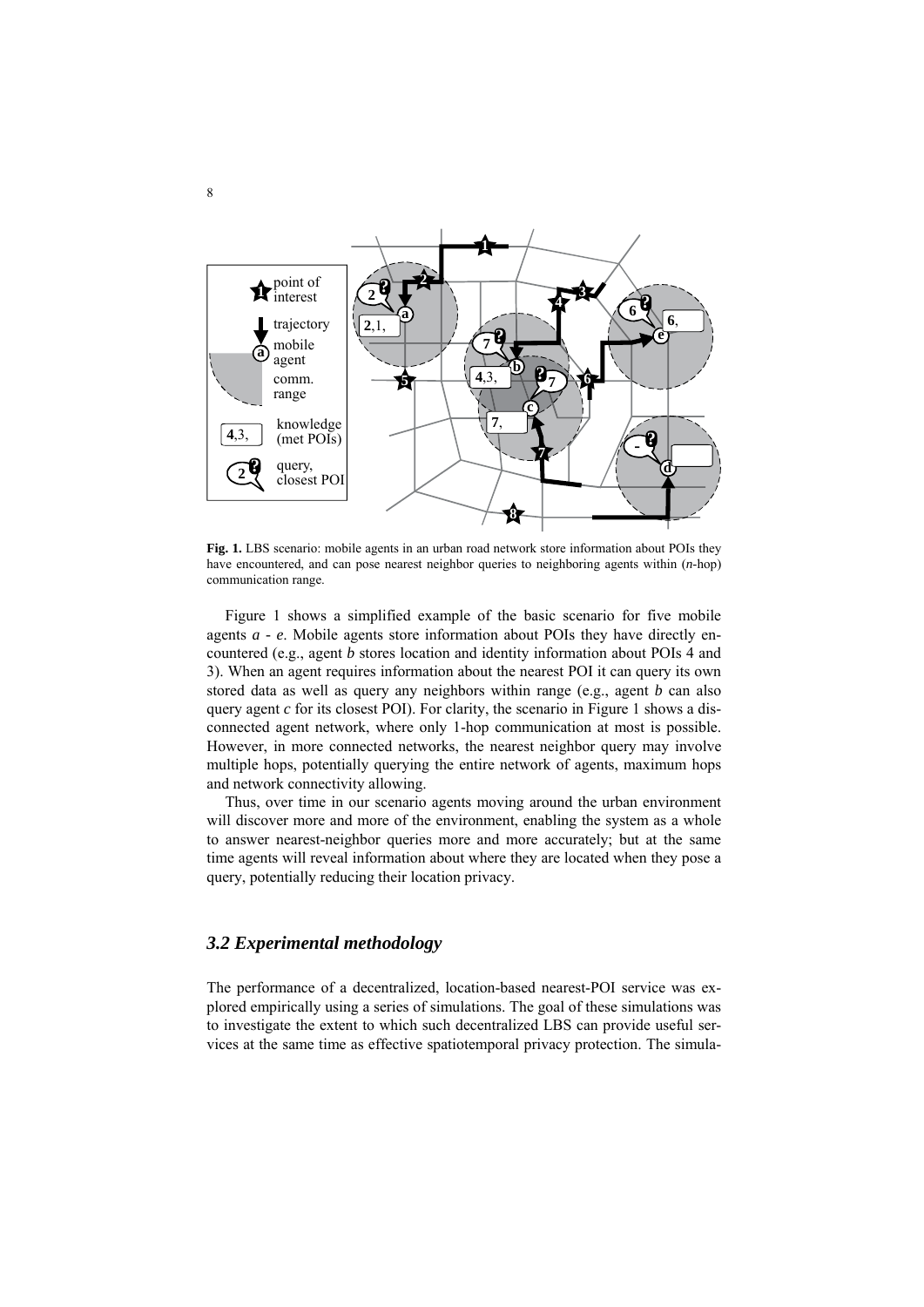tion was programmed using a combination of Java and Oracle spatial DBMS, linked using JDBC (Java data-base connectivity) APIs. The experiments used a small part of Ordnance Survey's ITN data set for downtown Southampton, on the southern coast of the UK. Moving toward data models and databases that are capable of supporting AmSI is an important research problem for national mapping agencies like Ordnance Survey, especially within the context of next-generation intelligent transportation systems (ITS).

Each experiment was initialized with 100 randomly positioned POIs. A total of 100 agents was also randomly positioned in the network, initially with no knowledge of the location of the POIs. At each time step, agents move to adjacent nodes in the network. Any POIs encountered by (i.e., co-located with) an agent results in that POI's ID and location being stored in that agent's local memory. In this simplified simulation, no agents or POIs are ever destroyed or leave the simulation, and no agents or POIs are created after initialization of the simulation.

Over time, the mobile agents explore more of the network, discovering more POIs. Figure 2 shows a typical example of the state of the system after 50 time steps, with darker shaded circles indicating agents with knowledge of the location of more POIs. Agents can choose to engage in peer-to-peer communication with other nearby agents. The simulation allows a range of communication radii to be used, and single or multi-hop communication. In this way, agents can choose to share information about POIs they have encountered, or query nearby agents about the nearest POIs.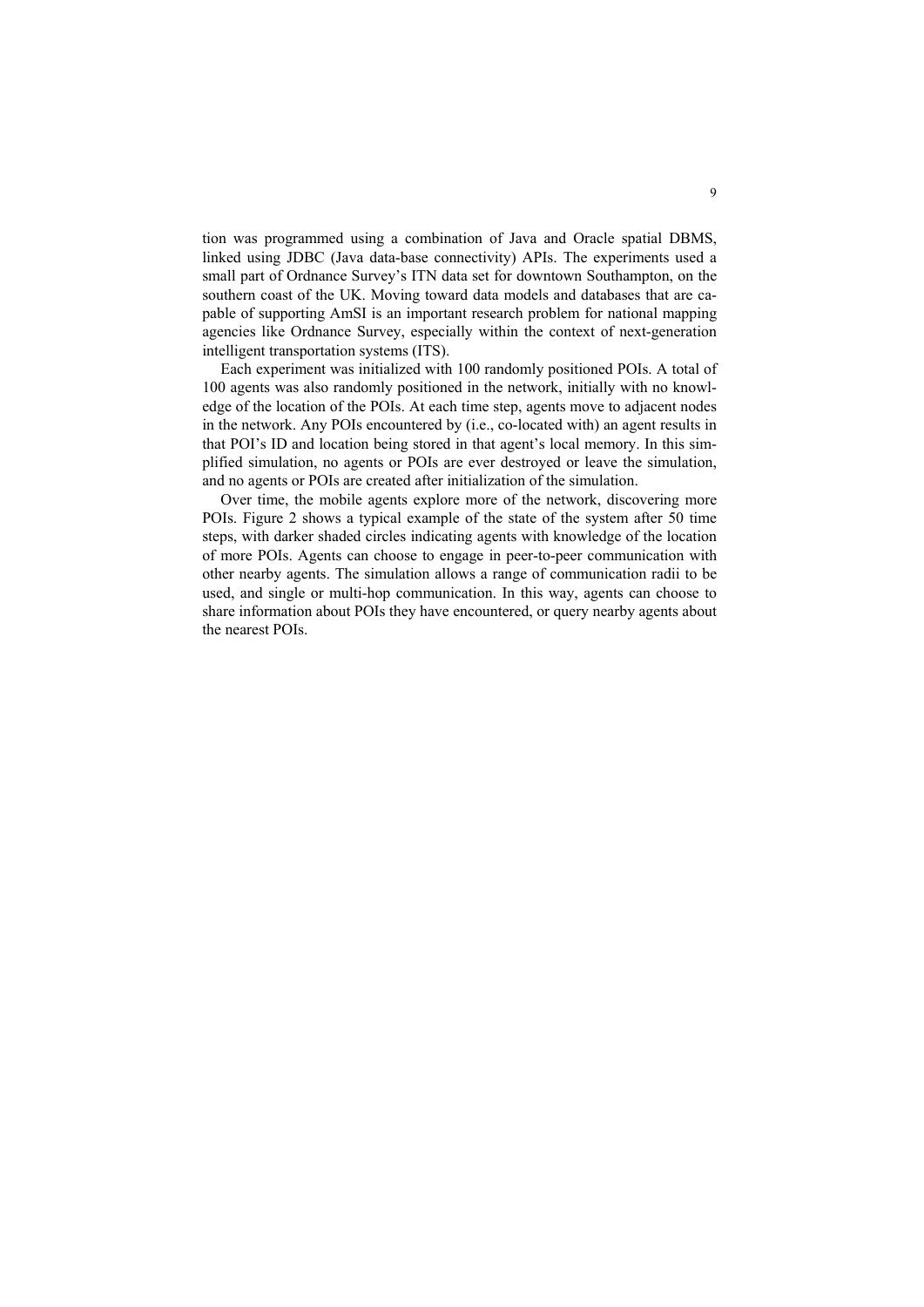

**Fig. 2.** Example snapshot after  $t = 50$  time steps of the state of a simulation, with mobile agents (MA, dots) moving around the road network of central Southampton, UK. Darker shading of agents indicates an agent has knowledge of the location of more POIs (stars). Data is OS MasterMap® Integrated Transport Network™ Layer Ordnance Survey © Crown Copyright. All rights reserved.

The following sections describe four increasingly sophisticated experiments that begin to uncover the behavior of a decentralized system for safeguarding trajectory privacy across a range of experimental parameters.

# **4 Experiment #1: Quality of service vs. level of privacy**

The first experiments evaluated the levels of privacy and quality of service attainable by mobile agents using a decentralized nearest POI query. Initial simulations explored the situation where a *query agent* queried all other agents within its communication neighborhood at each time step for the query agent's nearest POI. The query agent and its neighboring agents used their own knowledge of POIs, if any, to compute the answer to the nearest neighbor query and return the POI location and network distance to the query agent. The best answer (in terms of shortest distance to POI) was then selected from all the responses. It was assumed that all agents possessed complete knowledge of the static road network (but, note, not the semi-dynamic POI locations). Although this is a somewhat simplifying assumption, it is not unrealistic as today many mobile devices currently store large amounts of (static) transportation network data.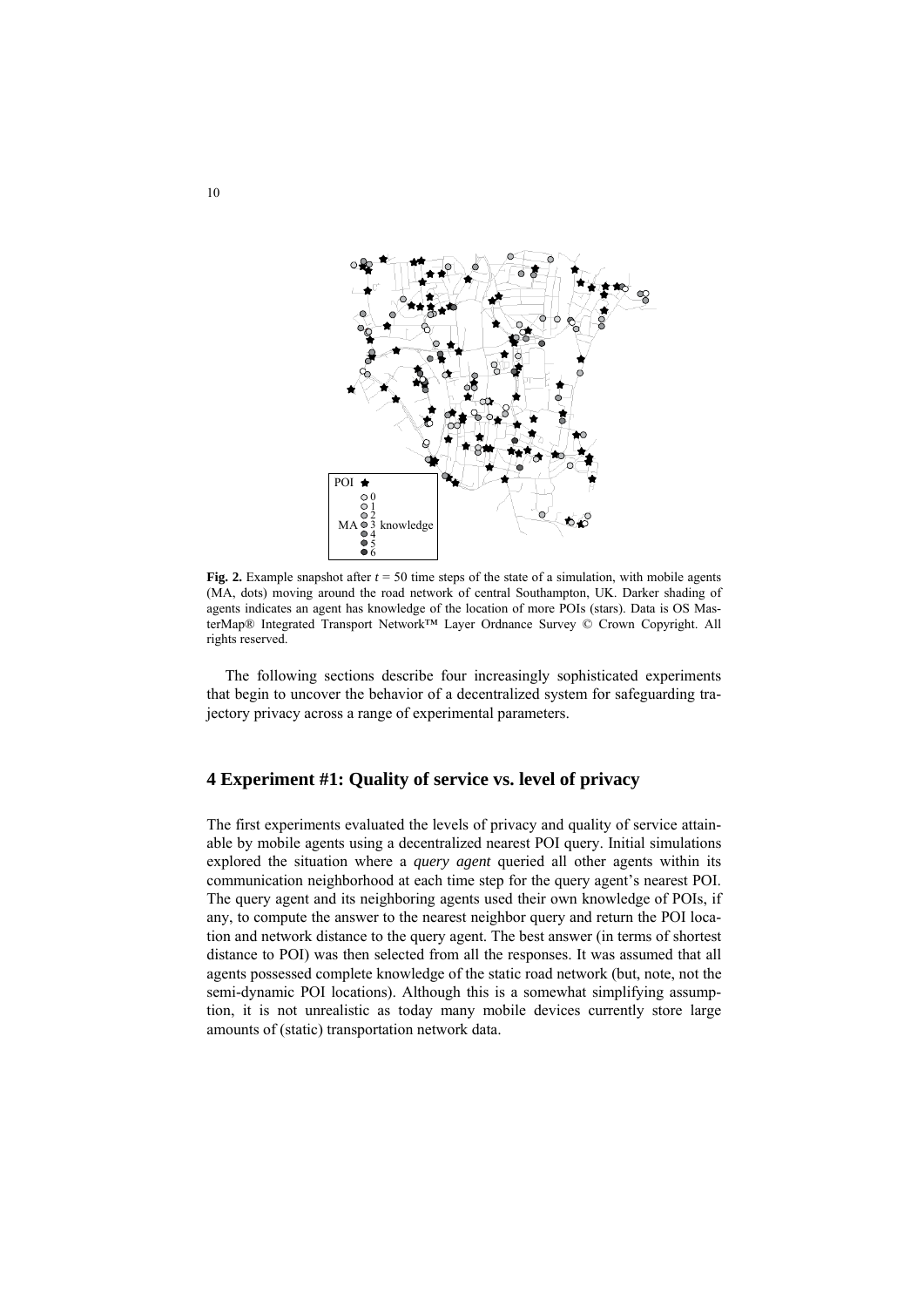In this dynamic scenario it is not possible to guarantee *exact* answers to queries. For example, from Figure 1, agent *b* may be closest to POI 6. Because none of the agents within communication range of *b* at the time of query have encountered POI 6, agent *b* may receive a sub-optimal nearest neighbor query response of POI 7. Given that the POIs are assumed to be (semi-)dynamic, it would similarly not be possible to guarantee exact answers to queries using a centralized approach (for example, where discovered POIs are reported back to a central server; in such a case POI 8 would still remain undiscovered). However, unlike a centralized approach, using decentralized queries enables a balance between quality of service and level of privacy to be struck. If agents choose to reveal their location information to more neighbors (e.g., using multi-hop communication or larger communication distances), then the likelihood of receiving an optimal nearest neighbor response increases, but leads to lower levels of privacy. Conversely, if an agent decides to reveal its location information to fewer neighbors, then the levels of privacy for that agent is expected to increase but at the cost of lower quality of service (i.e., fewer optimal query responses). Striking an acceptable balance between level of privacy and quality of service is one of the key goals of a good privacy protection system.

Figure 3 shows a typical example of how levels of privacy and quality of service (averaged across 100 simulations) vary for agents over 100 simulation time steps, referred to as a *QoS/LoP signature*. In Figure 3, the quality of service is measured in terms of the inaccuracy in query responses. Two different measures of inaccuracy are used: the fraction of agents who do not receive the optimal query response, and the percentage of agents who do not receive any response at all. As would be expected, at the beginning of the simulations, levels of inaccuracy are extremely high, since the agents have not yet explored much of the environment, and so know relatively little about the POIs. However, as the simulation proceeds, quality of service rapidly improves, indicated by rapidly dropping levels of inaccuracy. At the end of the simulation, approximately 90% of agents are receiving the optimal query response (i.e., the closest POI).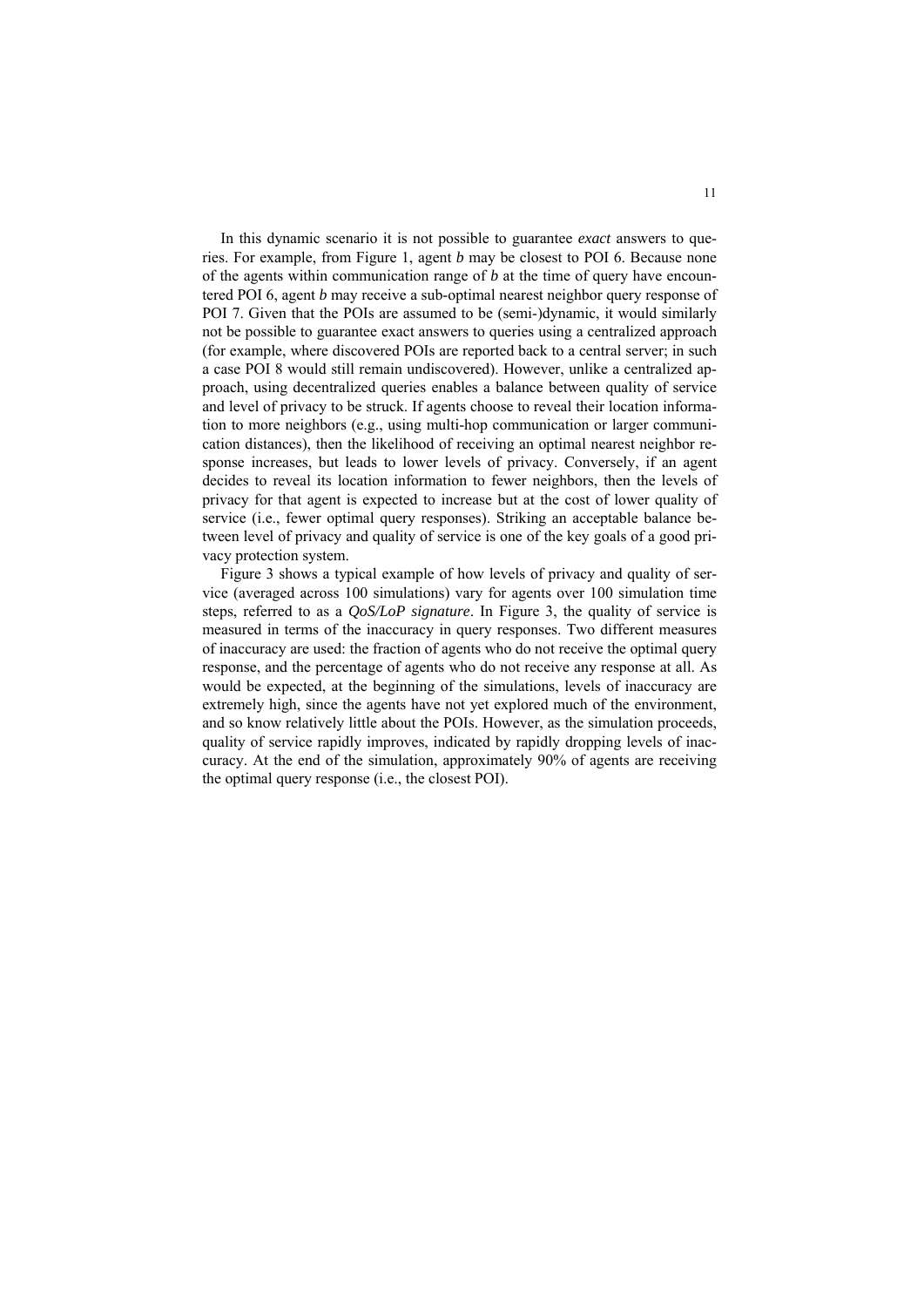

**Fig. 3.** Typical QoS/LoP 'signature', showing increasing average and worse case levels of privacy over simulation time, and increasing quality of service, in terms of decreasing inaccuracy in query responses.

The level of privacy of agents is also quantified with two different measures. The average level of privacy indicates what percentage of an agent's trajectory on average is unknown to any other arbitrarily chosen single agent. Figure 4 illustrates the general idea behind using knowledge of trajectories as a basis for measuring the level of privacy. In the figure, assuming agent *b* communicates its location to agent *c* during the entire duration they are in direct 1-hop communication range, about 70% of agent *b*s trajectory is unknown to *c* (a level of privacy for *b* of 0.7 with respect to  $c$ ). The average level of privacy is initially very low, since after only a few time steps knowledge of only one or two locations for a query agent is likely to constitute a high percentage of that agent's entire trajectory, and so low levels of privacy. However, as simulation time allows the system to equilibrate, the level of privacy increases asymptotically. At the end of 100 time steps, an arbitrarily chosen node will, on average, only know less that 20% of a query agent's trajectory (indicated by an average level of privacy of more than 80%).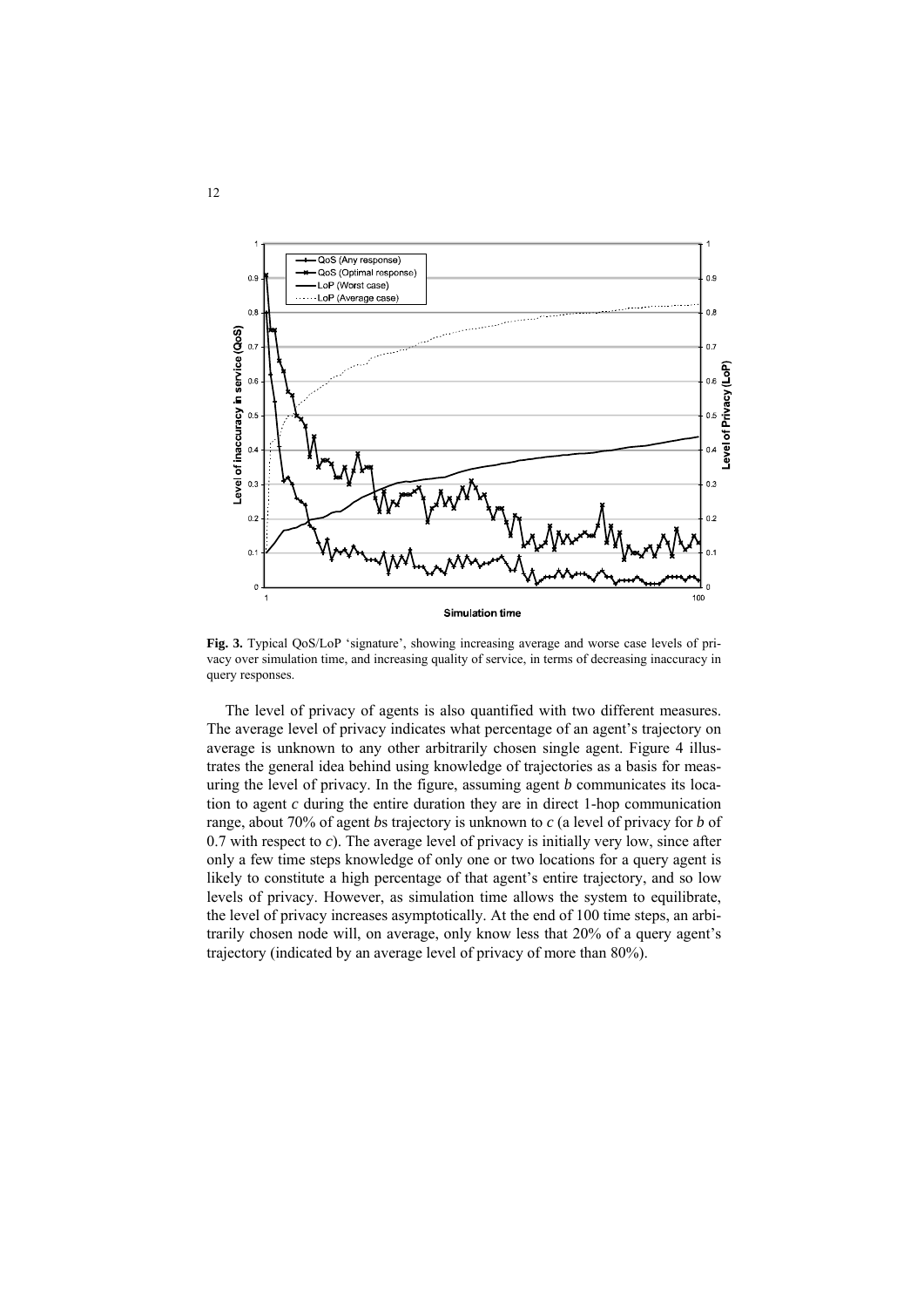

**Fig. 4.** Level of privacy is measured as percentage of an agent's trajectory that is not known to other agents. Agent *b* does not know about ~60% of *c*s trajectory (*c* has privacy level of 0.6 with respect to *b*; by contrast, *c* does not know about ~70% of *bs* trajectory (*b* has privacy level of 0.7 with respect to *c*).

While average level of privacy does provide a good picture of the degree to which trajectory information about a mobile agent is 'smeared' across the network, it can be argued that it is a poor overall measure of location privacy, since only *one* node is needed to potentially result in a breach in privacy. To better reflect the potential privacy risk of one agent invading another's privacy, the second measure of level of privacy is the worst case privacy which indicates what percentage of a query agent's trajectory on average is unknown to the agent that knows *most* about that query agent. Although the worst case level of privacy is necessarily lower than the average case, the pattern is still the same, showing steadily increasing levels of privacy.

**Discussion.** Figure 3 shows that it is possible to achieve a balance of quality of service and level of privacy using decentralized spatial computing techniques. The levels of privacy provide a reflection of how information about an agent's location is 'smeared' across spacetime. While 100% accuracy in quality of service cannot be guaranteed, relatively high qualities of service can be achieved (and even for a centralized LBS, quality of service would never be perfect either, since typically some POIs may by chance remain undiscovered by any agent).

Most importantly, when explicitly protecting trajectory privacy and not location privacy, the suggested decentralized peer-to-peer query procedure allows individual agents the spatiotemporal accumulation of knowledge for a better QoS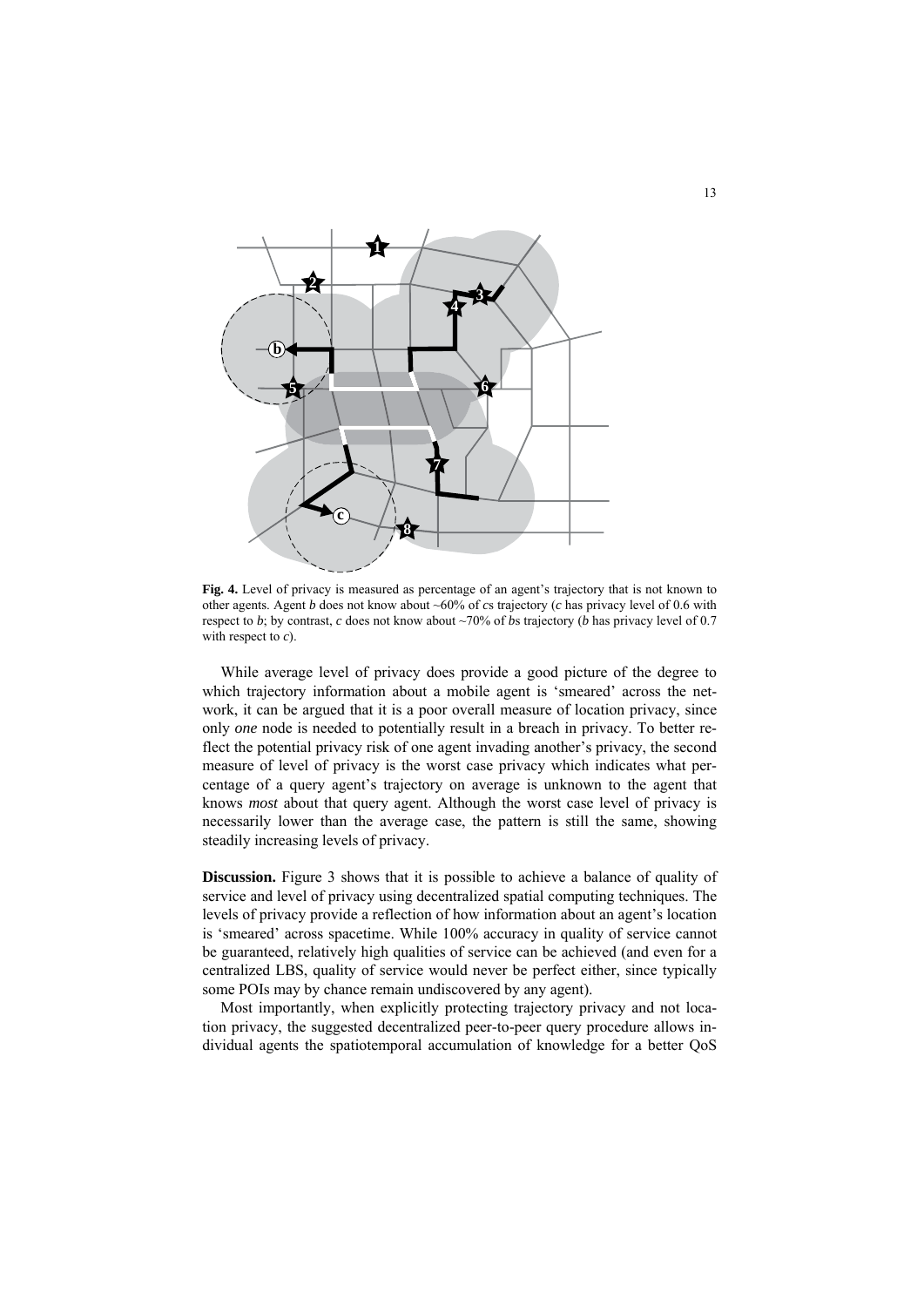without compromising their privacy. In other words, when protecting trajectory privacy, levels of privacy and quality of service *both* can improve over time. This contrasts to most approaches protecting location privacy, where the collation of knowledge over time in centralized architectures leads to worsening privacy.

#### **5 Experiment #2: Communication network effects**

The results presented in section 4 are typical of simulation results across a range of simulation parameters. Two such important parameters are related to the communication network used for locally querying nearby agents in a decentralized way. The communication range of agents and number of 'hops' used to propagate queries through the network will affect both the balance of quality of service and level of privacy. Larger communication radii and more hops will tend to lead to improved quality of service (since it extends the communication neighborhood of a node, resulting in more nodes contributing their knowledge of the environment to the query response) as well as decreased levels of privacy (since more nodes will be informed of the location of a query agent).

The OoS/LoP signature in Figure 3 showed the results for a simulation using a communication radius of about 1/16 of the diameter of the study area (1/16 being  $\sim$ 200m), and using 1-hop communication for queries. In other words, in Figure 3 only agents that are at most 200m from a query agent will respond to a query. Figure 5 summarizes the effects of changing communication radius on quality of service. A range of communication radii were tested, measured as a proportion of the size of the overall study area (so for example, a communication radius of 1/2 translates into approximately 1600m, half the diameter of the study area; 200m translates into a communication radius of approximately 1/16).

As expected, quality of service increases (i.e., service inaccuracy decreases) asymptotically across all communication radii over simulation time, with larger communication radii generally leading to higher service qualities. It is noticeable that increasing the communication radius to above about 1/4 of the study area diameter leads to no further perceptible improvements in quality of service. In other words, at communication radii above 1/4 of the study area size, no additional information relevant to nearest POIs queries is being found.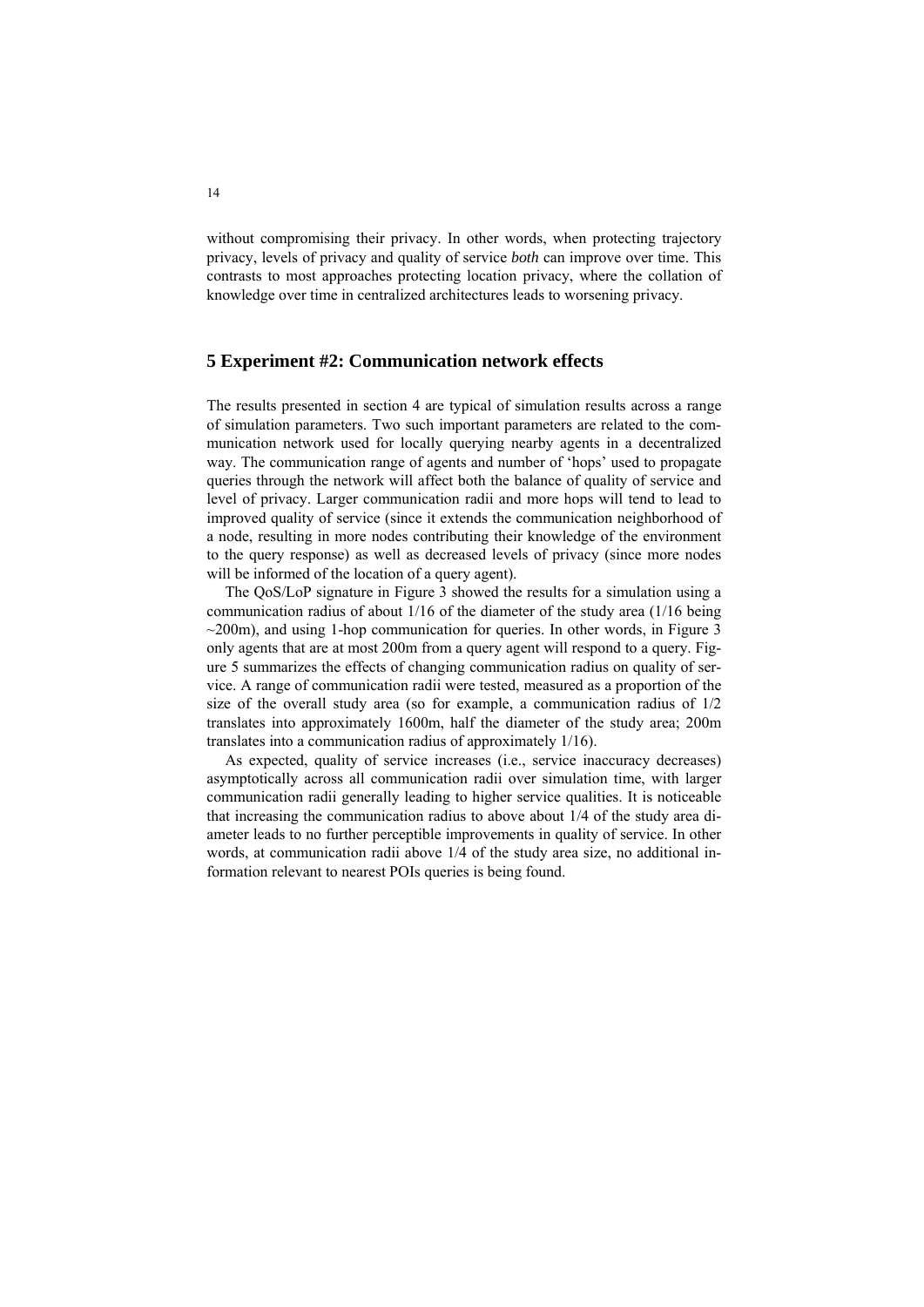

**Fig. 5.** Effects of communication radius on quality of service. Communication radius is measured as a proportion of the size total study area, i.e., communication radius of 1 means agents can communicate directly with all other agents in the study area, radius of 0 means agents do not communicate.

**Discussion.** The effects of increasing the number of hops for queries is similar to increasing the communication range (since on average doubling the communication range means approximately as many nodes will be queried as by doubling the hop limit). Consequently, it is not surprising that similar results to those in Figure 5 were obtained from similar studies of increasing hops in queries. The key message of Figure 5 is that most of the information relevant to a nearest POI query can be expected to reside in close spatial proximity to the query agent. Thus increasing hops or communication radius leads to diminishing returns in terms of increased quality of service. Conversely, level of privacy rapidly decreases for increasing communication radius and hops, such that for any communication radius of above 1/4 of the study area diameter or hop count above 3, there almost always exists at least one agent that has near-complete knowledge of a query agent's trajectory (i.e., the query agent has zero privacy). Thus, in decentralized LBS, the communication network is critical to maintaining an acceptable balance of level of privacy and quality of service. Communication needs to be restricted enough to prevent privacy being compromised, at the same time as enabled enough to ensure reasonable quality of service.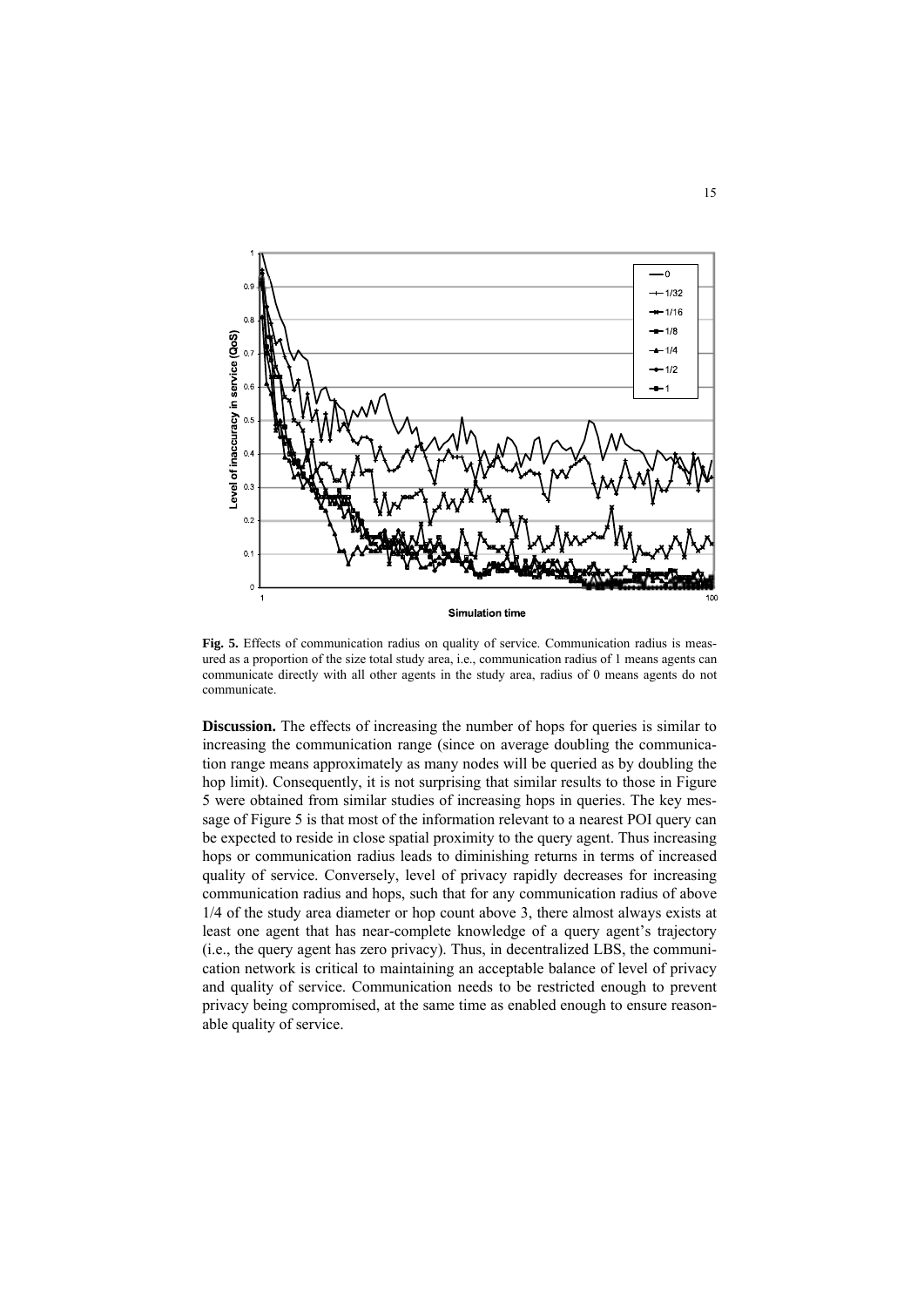Finally, it is also noticeable that in Figure 5 a communication radius of 0 (i.e., no communication, agents can only query their own database of POIs they have already seen) still leads to relatively high qualities of service, of around 60% optimal answers. This can be ascribed to the random walk movement behavior of the agents, which means they tend to stay and thoroughly explore relatively small, spatially constrained regions of the environment. The following experiment addresses this shortcoming.

#### **6 Experiment #3: Goal directed movement**

As discussed in the previous section, the movement regime of agents can affect the observed quality of service and level of privacy. Random walk, used in the previous experiments, is not a realistic movement regime for most mobile humans accessing location-based services. To address this issue, the experiments were repeated using goal-directed movement, where agents move from their current location to a randomly selected destination using the shortest path. When an agent reaches its destination in our simulation, it is immediately re-tasked with a new randomly selected destination, to which it again moves along the shortest path. The effect of changing the movement behavior to goal-directed is expected to both increase level of privacy (since a query agent is expected to meet and reveal its location to a wider range of other agents less frequently) and decrease quality of service (since in general agents in a locality are less likely to have thoroughly explored and identified all the POIs in that area).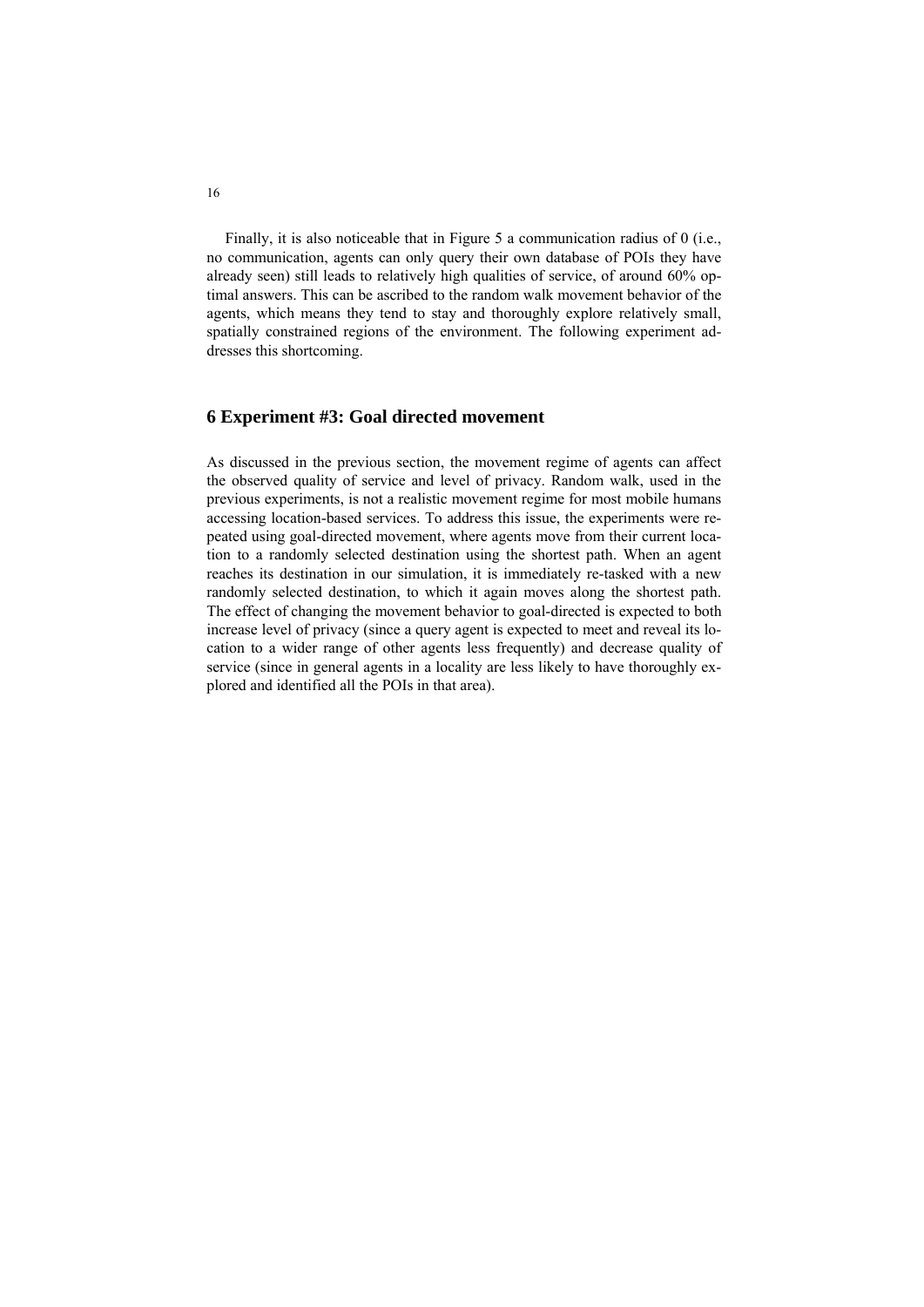

**Fig. 6.** QoS/LoP signature for same scenario as Figure 3, except where agents perform goaldirected movement rather than random walk.

Figure 6 shows the signature from the same simulation scenario as Figure 3 (communication radius 1/16 of the study area diameter, and 1-hop communication), except where agents are using goal-directed movement instead of random walks. As expected, the levels of privacy are indeed increased, rising to 0.7 in the worst case (i.e., at the end of the simulation, there exists no agent that knows more than 30% of the trajectory of a query agent), and the quality of service is decreased somewhat when compared with agents performing random walks. It is interesting to note, however, that contrary to expectations the quality of service in terms of query agents who receive *some* answer (albeit not necessarily the optimal answer) actually *increases*. This is presumably because goal-directed movement results in greater mixing of agents, also ensuring good mixing of knowledge. Conversely, random walk tends to allow clustering of agents, and occasionally of ignorant agents who happen to have no knowledge of nearby POIs.

**Discussion.** Since goal-directed movement tends to increase mixing and aid spacetime 'smearing' of an agent's location information, agents engaged in such movement regimes can afford to reveal more about their location while still maintaining the same overall level of privacy. Experiments with a range of network communication parameters revealed that using 1-hop communication with a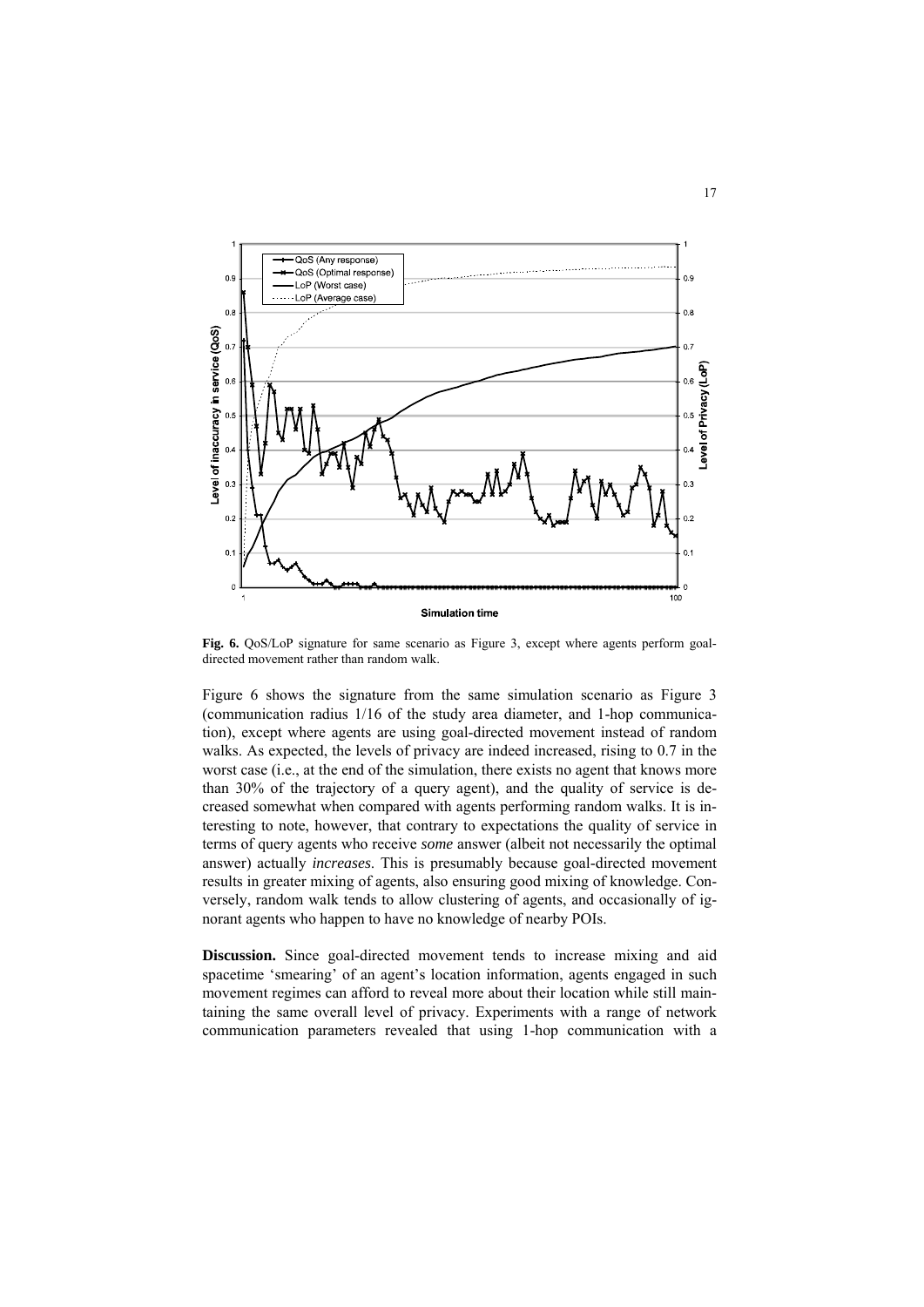communication radius of 1/8 of the study area yielded some very favorable results, with worst case levels of privacy of 0.5; average case privacy of 0.15; more than 80% of agents receiving an optimal answer; all agents receiving some answer; and more than 90% of agents receiving a nearest POI that was less than 50% further away than the optimal answer (i.e., relatively good suboptimal-answers). While the highly simplified simulation setup means that these values do not have any real meaning outside the simulation, this result does provide encouragement that by varying the decentralized query parameters it is possible to achieve high levels of privacy in concert with high qualities of service.

## **7 Experiment #4: Push and pull queries**

In all the simulations discussed thus far, agents query using a 'pull' strategy, where information is only ever exchanged between agents when a query is generated. However, it is also possible to design decentralized privacy protection systems that utilize 'push' strategies, where information is opportunistically pushed to communication neighbors in case required at a later stage.

In contrast to the discreet pull strategy in Figure 1, push is a more loquacious. Using the push strategy, mobile agents synchronize their knowledge of POIs with any nearby agents they 'meet' (i.e., agents that move into each other's *n-*hop neighborhood). Figure 7 illustrates the push strategy for the same mobile agents, POIs, and trajectories as Figure 1. The key difference between the figures is that agents in Figure 7 'push' information about POIs whether or not an explicit query has been received. As a result, mobile agents can accumulate information about remote POIs they have not directly encountered (e.g., agent *c* 'hears' about POIs 3, 4, and 6 from agent *b*, who in turn hears about POI 6 from agent *e*).

In a pure push strategy, agents who later require a response to a nearest neighbor query can simply query their own locally stored data about POIs without querying nearby nodes. The push strategy is similar to the concept of information dissemination in mobile ad-hoc geosensor networks (and specifically the 'flooding' strategy) explored in more detail in Nittel, Duckham, & Kulik (2004).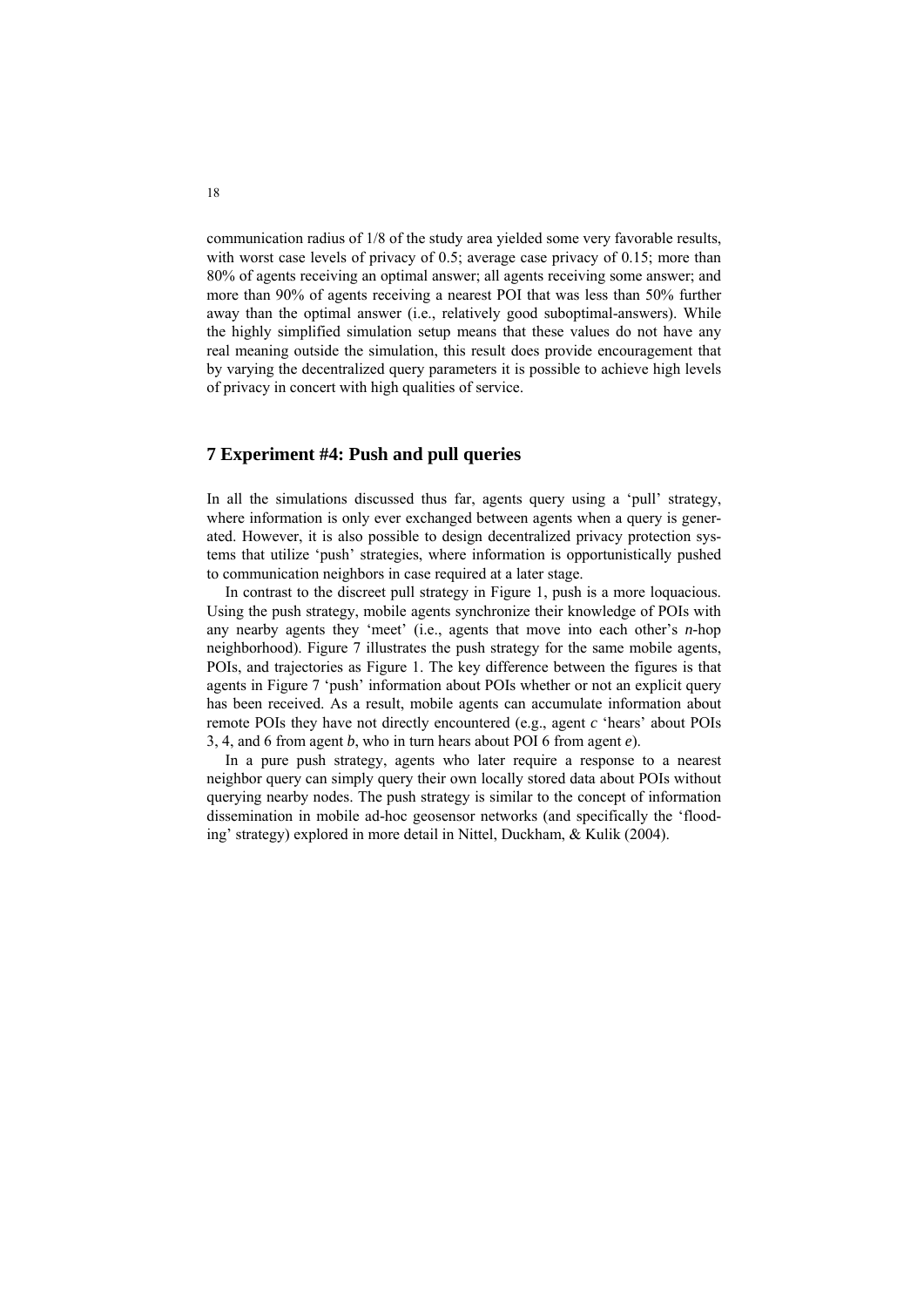

**Fig. 7.** Push strategy: mobile agents in an urban road network store information about POIs they have encountered and share this information with other neighboring agents within (*n*-hop) communication range. Nearest neighbor queries can then be submitted to the agent's local POI database (cf. Figure 1).

Figure 8 illustrates the typical effects of adopting a push strategy, like that explored in Nittel et al. (2004), upon the QoS/LoP signature. Figure 8 uses the same basic simulation parameters as Figure 6 (i.e., goal-directed movement, communication range of ~200m). Using the push strategy, agents exchange at every opportunity all their knowledge about the locations of POIs with any other agent within direct 1-hop communication range. Unlike the pull strategy, when a query agent subsequently requires information about the nearest POI, it merely queries it's own stored POI data.

Figure 8 illustrates that the push strategy performs better in terms of QoS that the corresponding pull strategy. This is to be expected, as the push strategy leads to much more widespread dissemination of POI information, ensuring that agents are much more likely to receive high quality responses to queries. Indeed, Figure 9 shows how using a push strategy can result in improved QoS almost irrespective of communication radius (since using a push strategy, all agents will 'hear' about newly discovered POIs after a relatively small number of hops).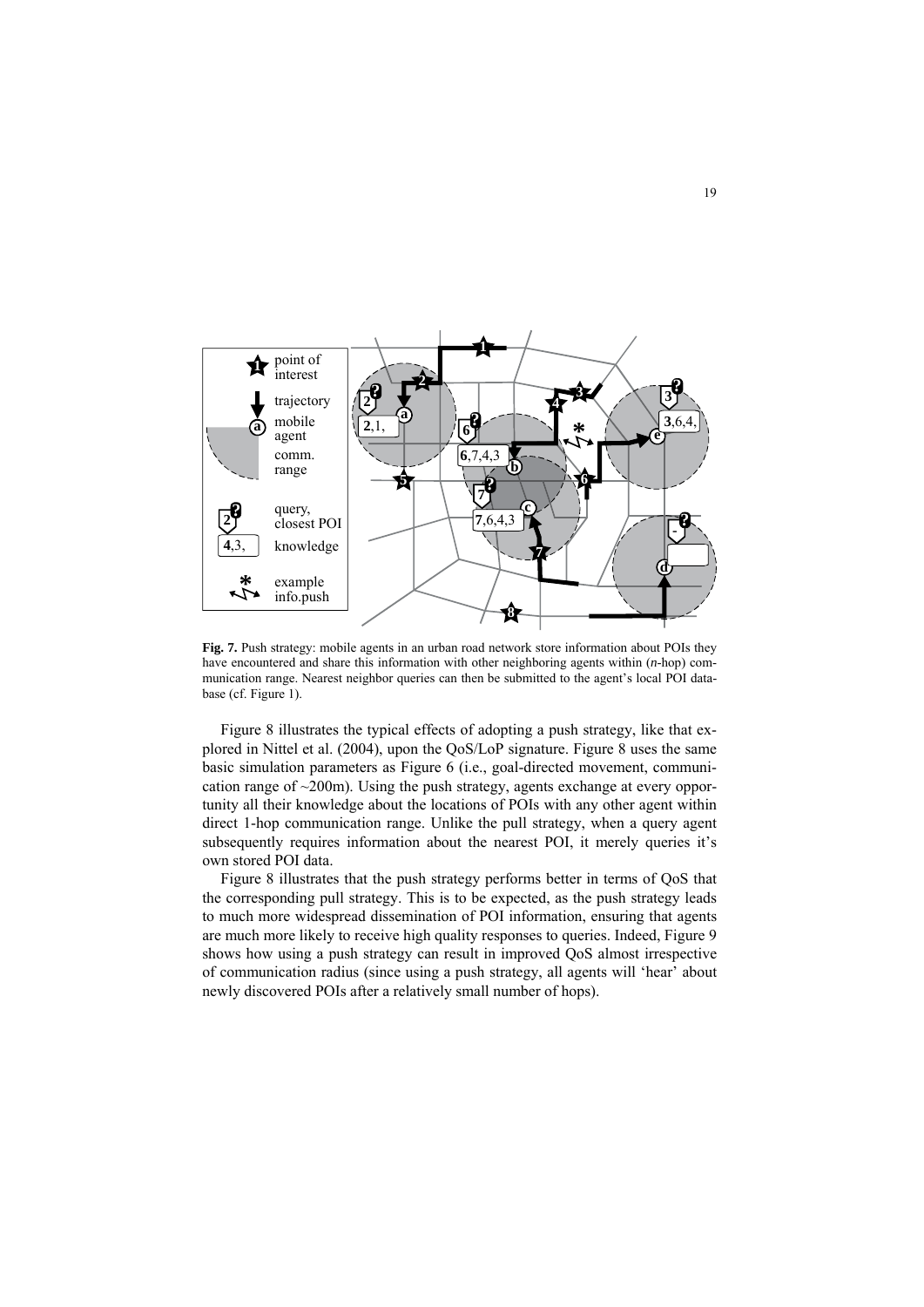

**Fig. 8.** QoS/LoP signature for same scenario as Figure 6, except where agents use push rather than pull strategy.

However, also as might be expected the push strategy leads to lower levels of privacy than the pull strategy, as it requires that agents reveal information about their location much more frequently (i.e., whenever they meet another agent). In practice, the discrepancy between the levels of privacy achievable with a push and pull strategies is likely to be much greater than suggested by Figures 8 and 6. Agents using a pull strategy are unlikely to require near-continuous responses to queries as in our simulations, needing instead to make occasional pull queries. Thus in practice, the levels of privacy achieved by pull queries are expected to be much higher than in our simulations. However, because it is not known in advance what information will be subsequently required, there are no such obvious privacy optimizations that can be adopted using a push strategy.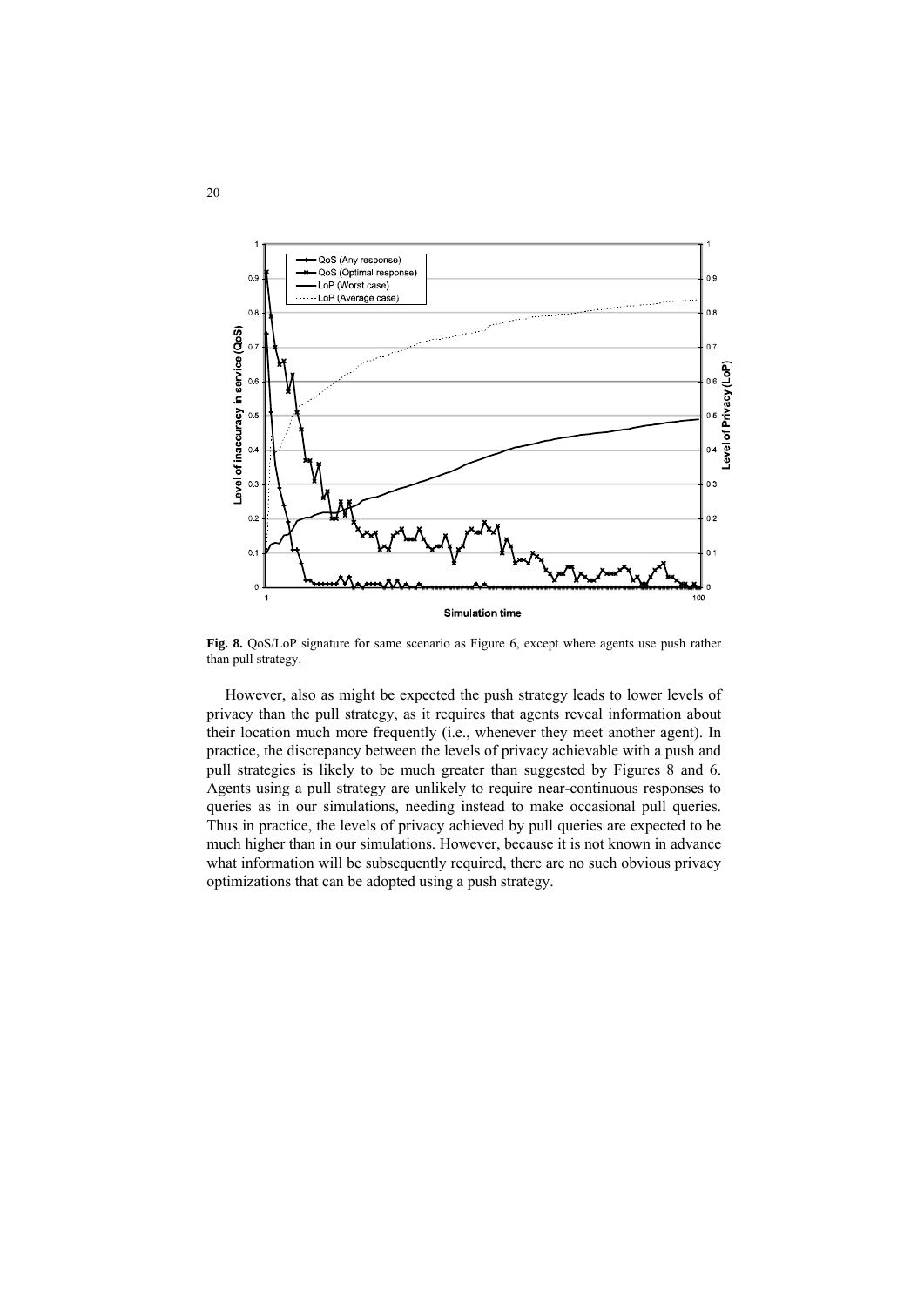

Fig. 9. Effects of communication radius on quality of service for push strategy (cf. Figure 5).

**Discussion.** The results clearly indicate that while push strategies can improve QoS, equivalent pull strategies are expected to provide better privacy protection. While the focus of this work is on privacy protection, an important practical issue that is not addressed by these simulations is the communication and computational overhead of the different strategies. Push strategies generally lead to much higher volumes of data being stored and exchanged, placing strong demands on resources such as communication bandwidth, data storage space, and battery power. While these issues are not as important in most mobile computing environments as they are in, for example, wireless sensor networks, they are still a potential threat to system scalability.

# **8 Conclusions and Outlook**

This chapter promotes the vision of ambient spatial intelligence (AmSI) for urban environments. Decentralized spatial computing (DeSC) is presented as a key computational strategy enabling AmSI. It is argued that decentralization not only copes with the highly dynamic computing systems underlying AmSI, but even offers additional benefits not easily accessible with comparable centralized solu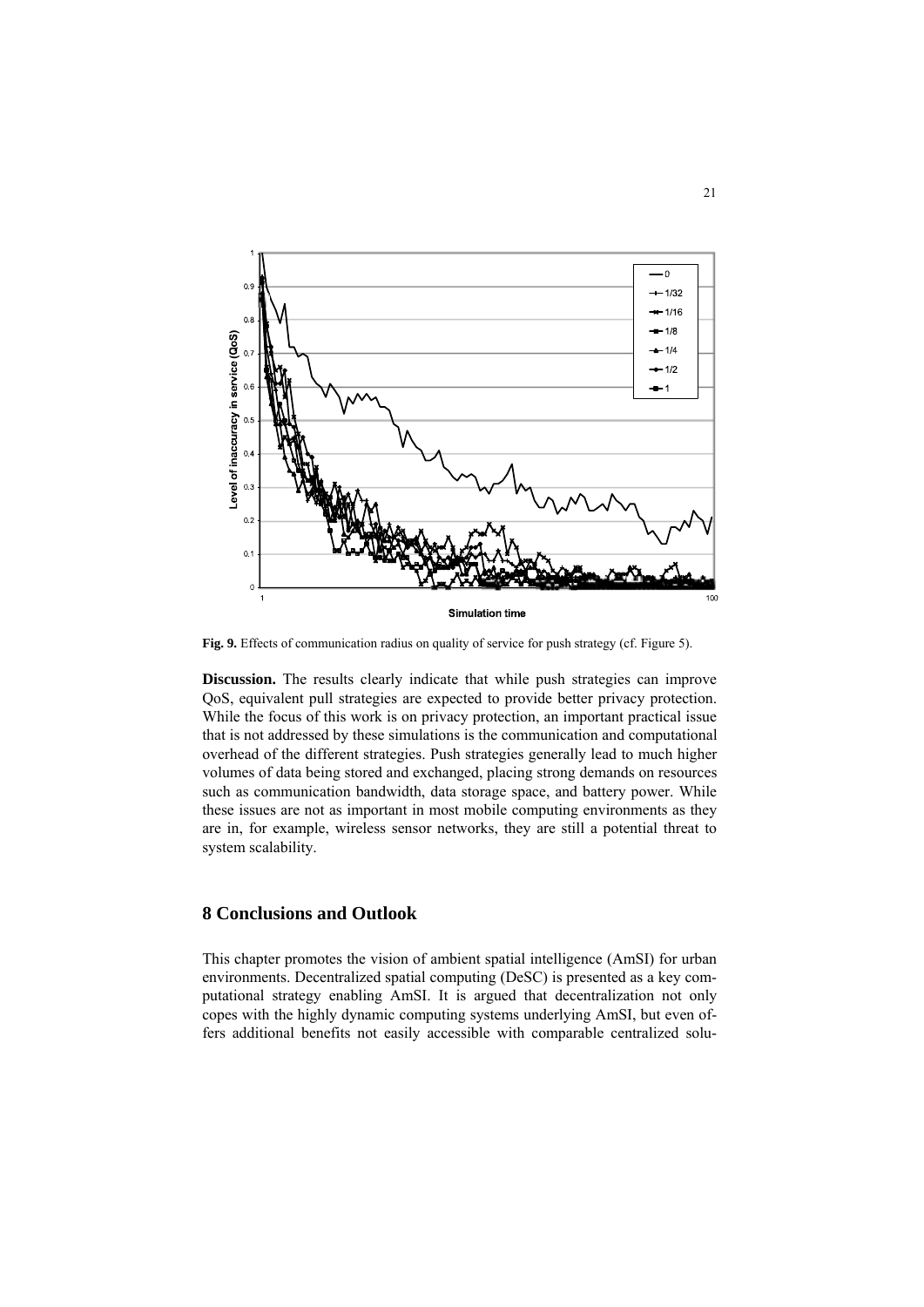tions. The additional benefit from decentralization addressed in this chapter is safeguarding privacy of LBS users. For a decentralized LBS the balance of quality of service and level of privacy has been investigated with a comprehensive set of consecutive experiments covering various network communication parameters (one-hop vs. multi-hop communication, variable communication ranges) and motion regime parameters (random vs. goal directed walk). The experiments revealed that for carefully chosen network communication parameters the decentralized approach indeed allowed protection of privacy whilst maintaining reasonable quality of service.

One identified advantage of a decentralized LBS is its inherent affinity for dynamics. The same motivating arguments as presented for 'semi-dynamic' POIs, certainly hold for even more dynamic scenarios, when POI change with high turnover rates. When quick response to a constantly changing topology is prime, then the intimate relation of proximity and decentralization becomes most obvious. Accepting that nearby changes are probably most relevant to other service users nearby, what could be more efficient and effective than exchanging locally relevant information only with other agents nearby? The chosen example of safeguarding privacy through service decentralization illustrates that accepting the challenge of in-network data processing not only presents additional complexity but potentially also offers benefits. Not only does local information exchange limit the depletion of global network resources, but, as has been shown in the experiments presented in this chapter, it may also safeguard privacy as agents receive the service they want with only local disclosure of their potentially sensitive location information. Clearly, it is exactly this application layer in the otherwise technology driven area of AmSI where GIScience has to make its contribution, as has been shown with exploiting the spatiotemporal nature of movement for safeguarding privacy.

DeSC and geosensor networks have been widely explored for environmental monitoring, largely focusing on enabling spatial applications under the harsh technological constraints of WSN. Well defined monitoring tasks ― such as for example tracking an evolving contamination area ― proved to be very useful for inaugural research on DeSC. Such initial work on DeSC addressed well known GIScience challenges, including the complexity of spatial data, uncertainty, and interoperability. Additionally, the new technologies allowing DeSC also revealed the need for in-network data processing and decentralization which in turn presents a set of new exciting challenges. First, highly dynamic p2p computing steps alongside client-server architectures. Second, decentralization promotes the notion of local knowledge as opposed to global knowledge. Consequently, decentralization and partial data processing inherently involves incomplete knowledge, requiring in turn the use of heuristics and approximation solutions. In general, these old and new challenges to DeSC also apply for urban applications. There are, however, some more challenges emerging specifically in urban DeSC.

The number of agents in AmSI is potentially much larger than a few thousand nodes deployed in an ecological monitoring network. Just imagine AmSI applica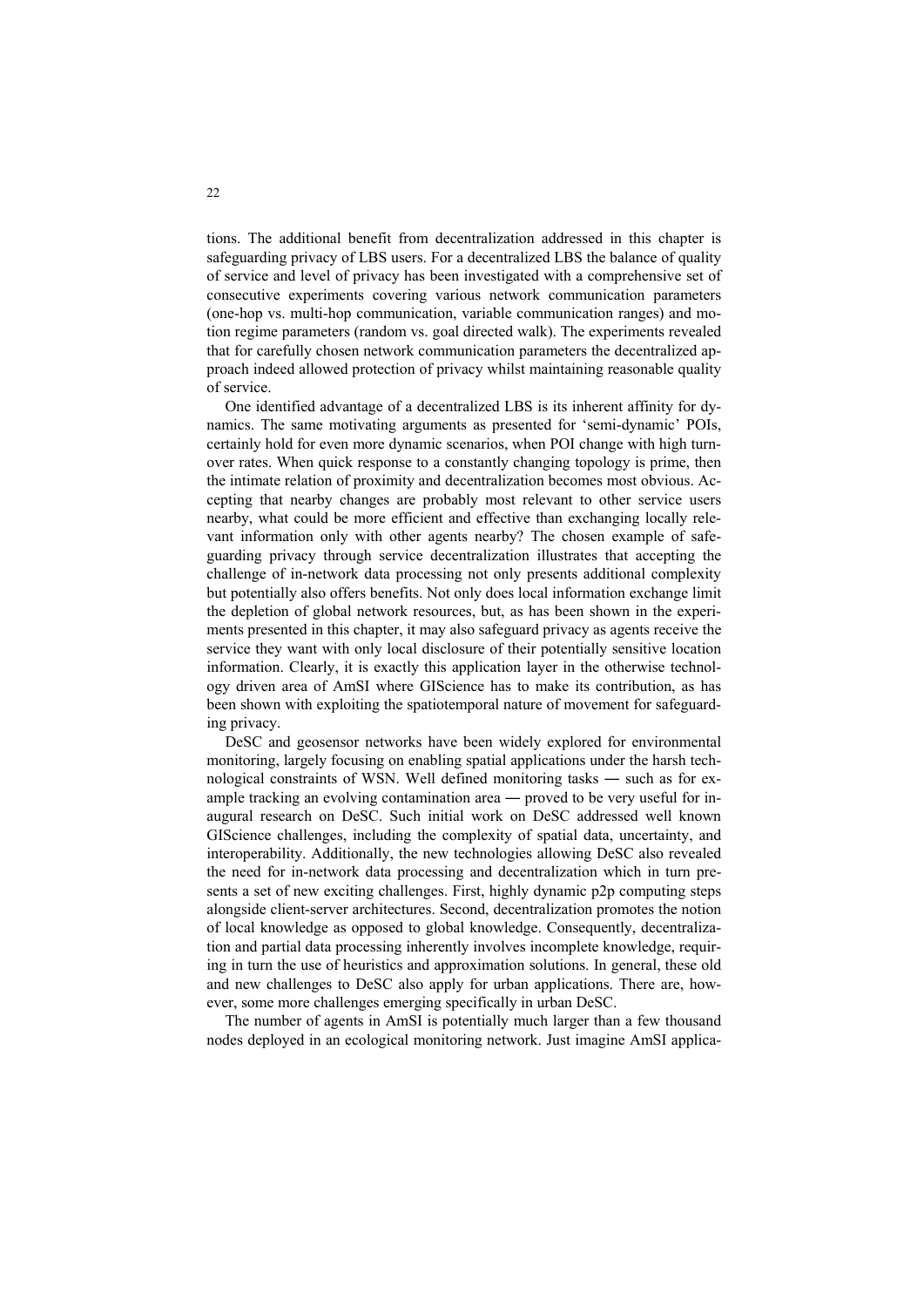tions involving RFID tags on retail products. Quite in contrast to environmental applications, the networks used for urban AmSI will rarely be deployed explicitly for a DeSC application and rather make use of existing cyber-infrastructure (e.g. buddy tracking in a cell phone network). Hence, the secondary DeSC application will have much less influence on system configuration and tasking. Hence, urban DeSC applications will rather aim at exploiting given constraints than relying on lofty assumptions. Finally, urban WSNs are expected to be highly heterogeneous, potentially including nodes as different as radio relays, vehicle board-computers, handsets and RFID tags all together. DeSC for urban applications will hence face the difficulty of processing even larger and more heterogeneous data than environmental geosensor applications.

To conclude, we identify four main research and development topics for DeSC in the urban context:

- With respect to decentralized privacy protection in LBS, a further investigation of hybrid push-pull approaches, potentially reaching an optimized QoS and LoP.
- Further exploration of DeSC for safeguarding privacy in mobile communication applications (e.g., buddy tracking, child watch).
- Relaxation of the simplifying assumption of homogeneous singlepurpose networks and investigation of DeSC applications for heterogeneous networks.
- The exploration of decentralized spatial data mining techniques for mobile WSN, especially suited for very large and very heterogeneous systems emerging urban AmSI applications.

**Acknowledgments** Patrick Laube is funded by the Australian Research Council (ARC), Discovery grant DP0662906 and the ARC Research Network on Intelligent Sensors, Sensor Networks and Information Processing (ISSNIP). Matt Duckham's research is supported by the Australian Research Council under ARC Discovery Grant DP0662906. The authors would furthermore like to thank Ordnance Survey of Great Britain.

## **References**

- Bettini, C., Wang, X., & Jajodia, S. (2005). Protecting Privacy Against Location-Based Personal Identification. In W. Jonker & M. Petkovic (Eds.), *Secure Data Management* (Vol. 3674, pp. 185-199). Heidelberg: Springer.
- Braginsky, D., & Estrin, D. (2002). Rumor routing algorthim for sensor networks. In *Proceedings of the 1st ACM international workshop on wireless sensor networks and applications* (pp. 22- 31). Atlanta, GA: ACM Press.
- Cheng, Z., & Heinzelman, W. B. (2005). Flooding strategy for target discovery in wireless networks. *Wireless Networks, 11*, 607-618.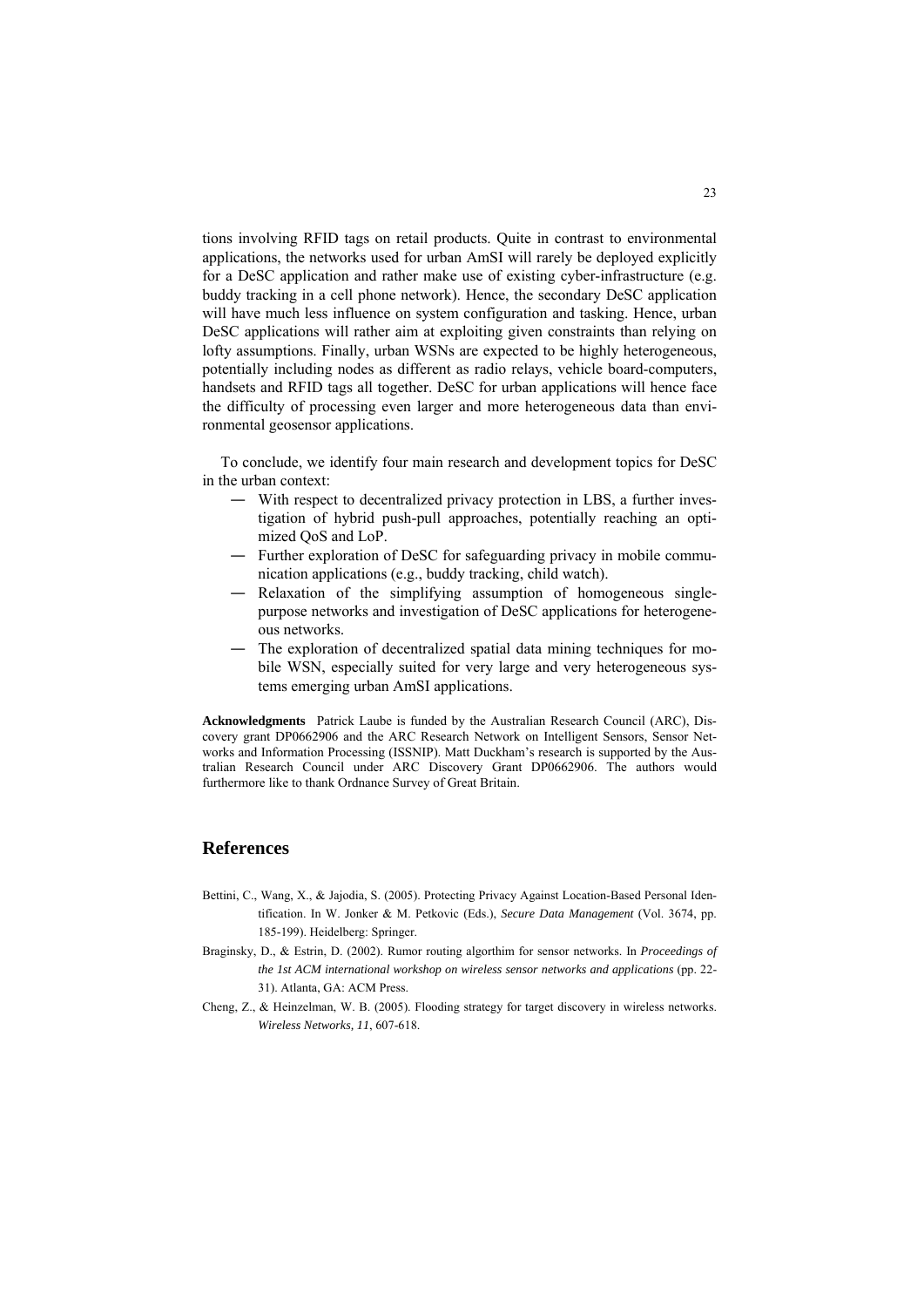- Dillenburg, J. F., Wolfson, O., & Nelson, P. C. (2002). *The Intelligent Travel Assistant.* Paper presented at the The IEEE 5th International Conference on Intelligent Transportation Systems.
- Dobson, J. E., & Fisher, P. F. (2003). Geoslavery. *IEEE Technology and Society Magazine, 22*(1), 47- 52.
- Duckham, M., & Kulik, L. (2005). Simulation of obfuscation and negotiation for location privacy. In *Spatial Information Theory ({COSIT} 2005)* (Vol. 3693, pp. 31-48). Heidelberg: Springer.
- Duckham, M., Nittel, S., & Worboys, M. F. (2005). *Monitoring dynamic spatial fields using responsive geosensor networks.* Paper presented at the ACM GIS.
- Estrin, D., Govindan, R., & Heidemann, J. (2000). Embedding the Internet Introduction. *Communications of the ACM, 43*(5), 38-41.
- Galton, A. (2001). Space, time, and the representation of geographical reality. *Topoi-An International Review of Philosophy, 20*(2), 173-187.
- Galton, A. (2003). Desiderata for a spatio-temporal geo-ontology. In *Spatial Information Theory: Foundations of Geographic Information Science (COSIT 2003)* (Vol. 2825, pp. 1-12). Heidelberg: Springer.
- Galton, A., & Worboys, M. (2005). Processes and events in dynamic geo-networks. In M. A. Rodrìguez, I. F. Cruz, M. J. Egenhofer & S. Levashkin (Eds.), *Proceedings of First International Conference on Geospatial Semantics* (Vol. 3799, pp. 45-59). Heidelberg: Springer.
- Greenfield, A. (2006). *Everyware: the dawning age of ubiquitous computing*. Berkeley: New Riders Press.
- Grenon, P., & Smith, B. (2004). SNAP and SPAN: Towards Dynamic Spatial Ontology. *Spatial Cognition and Computation, 4*(1), 69-103.
- Kaasinen, E. (2003). User needs for location-aware mobile services. *Personal and Ubiquitous Computing, 7*(1), 70-79.
- Karp, B., & Kung, H. T. (2000). *GPSR: Greedy perimeter stateless routing for wireless networks.* Paper presented at the Proceedings of the 6th Annual International Conference on Mobile Computing and Networking, Boston, MA.
- Kido, H., Yanagisawa, Y., & Satoh, T. (2005). *An anonymous communication technique using dummies for location-based services.* Paper presented at the International Conference on Pervasive Services (ICPS '05).
- Kosch, T., Adler, C. J., Eichler, S., Schroth, C., & Strassberger, M. (2006). The scalability problem of vehicular ad hoc networks and how to solve it. *Wireless Communications, IEEE [see also IEEE Personal Communications], 13*(5), 22-28.
- Langheinrich, M. (2001). Privacy by Design Principles of Privacy-Aware Ubiquitous Systems. In *Ubicomp 2001: Ubiquitous Computing* (pp. 273-291).
- Laube, P., & Duckham, M. (in press). Decentralized spatial data mining for geosensor networks. In H. Miller & J. Han (Eds.), *Geographic data mining and knowledge discovery* (2nd ed.). London: Taylor & Francis.
- Lynch, N. (1996). *Distributed Algorithms*. San Mateo, CA: Morgan Kaufmann.
- Mauve, M., Widmer, A., & Hartenstein, H. (2001). A survey on position-based routing in mobile ad hoc networks. *Network, IEEE, 15*(6), 30-39.
- Nittel, S., Duckham, M., & Kulik, L. (2004). *Information dissemination in mobile ad-hoc geosensor networks.* Paper presented at the Geographic Information Science, GIScience, Heidelberg.